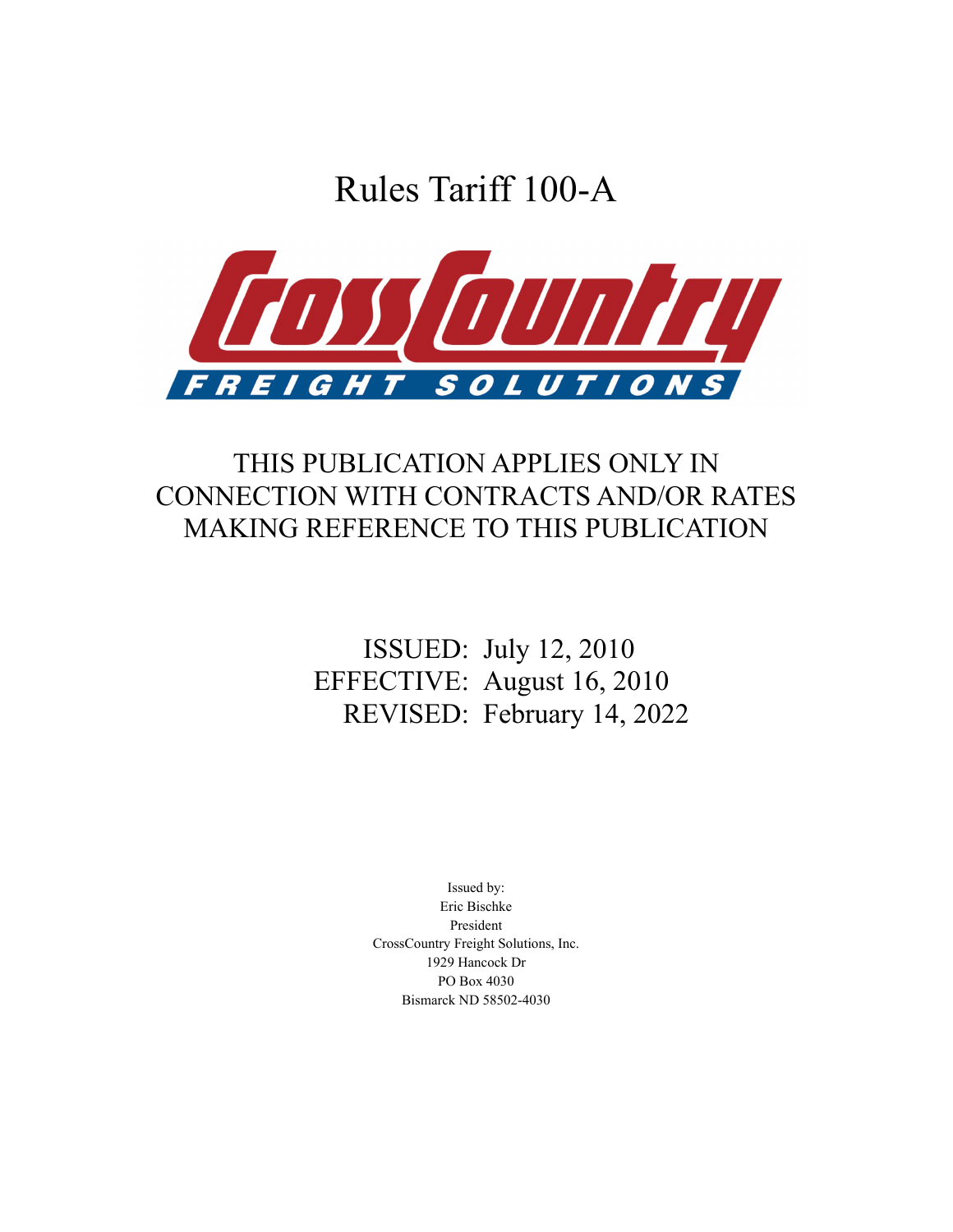# Revisions

Revisions to this release of the rules tariff include:

Item 113 - Quotation of Estimated Charges Item 430 - Collect on Delivery (COD) Shipments Item 751 - DC or Food Warehouse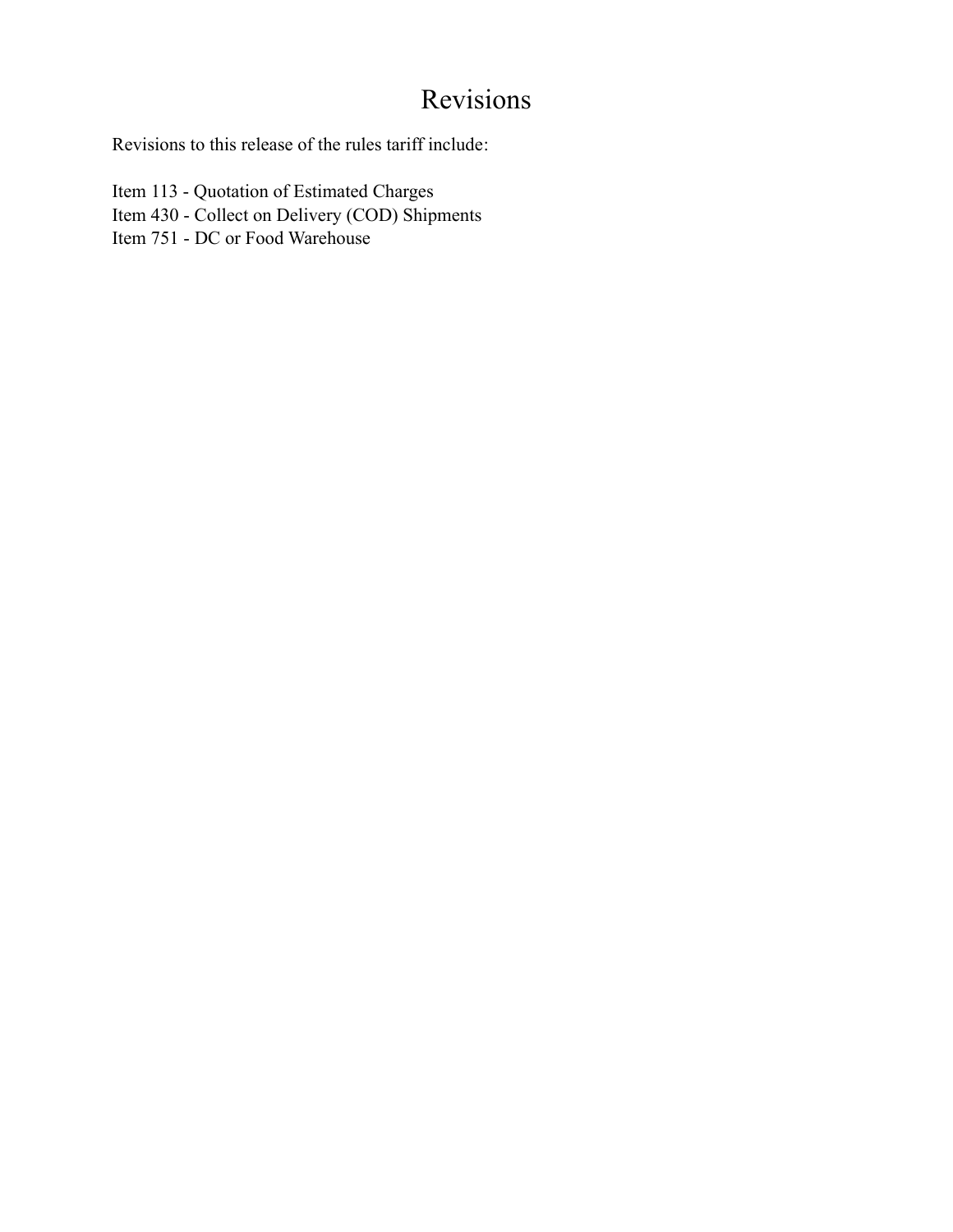## <span id="page-2-0"></span>**Item 100: Governing Publications**

Except as otherwise provided herein, this tariff is governed and incorporates by reference the following publications, including any revisions or successive issues thereof - Classification - NMFC Series 100; Hazardous Materials - Department of Transportation, Title 49 - Code of Federal Regulations; Zip Codes - U.S. Postal Service; Mileage - MS MapPoint

## **Item 101: Participating Carriers:**

CrossCountry Courier, Inc. dba CrossCountry Freight Solutions participates and is subject to this Tariff.

## **Item 110: Definitions**

AGENT is an independent contractor hired by the Carrier to provide service on the Carrier's behalf. Agents typically use the contracting Carrier's paperwork and follow the contracting Carriers operating procedures.

BOL means bill of lading.

BUSINESS DAY means Monday through Friday.

BUSINESS HOURS means the hours during which operations are generally conducted by the Carrier. If not otherwise specified Business Hours are between 7:30 am and 5:30 pm.

CARRIER is CrossCountry Courier, Inc. dba CrossCountry Freight Solutions or its affiliated companies hired to perform transportation and other available services.

CONSIGNEE is the party to whom the freight is tendered or delivered.

CONSIGNOR is the party who tenders freight to the Carrier. Commonly referred to as the "Shipper".

DECLARED VALUE means the Value of the items being shipped.

DIRECT SERVICE POINT is a point that is serviced by the Carrier

DR means delivery receipt.

HANDLING UNIT means a shipment or a portion of a shipment that is individually identified and must be handled independently to be distributed or transported.

HOLIDAY means New Year's Day, Memorial Day, Independence Day, Labor Day, Thanksgiving Day, the Friday following Thanksgiving Day, Christmas Eve Day, Christmas Day or any other day observed as a holiday at the point where service is performed. Holidays that fall on Saturday will be observed the previous Friday. Holidays that fall on Sunday will be observed the following Monday.

INDIRECT SERVICE POINT is a point serviced through an Agent.

INTERLINER or INTERLINE CARRIER is a Carrier with its own operating authority and licenses that is contracted by the Carrier to perform services on its behalf. Typically, the Interline Carrier will use its own paperwork and follow its own operating procedures and will provide service outside the Carrier's service area.

INTERLINE SERVICE POINT is a point serviced through an Interliner.

LESS THAN TRUCKLOAD (LTL) shall mean all shipments subject to LTL ratings in the NMFC Series 100, supplements thereto or reissues thereof, weighting less than 19,999 pounds. Shipments weighting between 10,001 and 19,999 shall be rated at the 10,000 pound LTL rate level less any applicable discount. In the event Carrier inadvertently accepts a shipment that exceed 20,000 pounds, the shipment shall be rated at actual weight using the 10,000 LTL rate level less any applicable discount.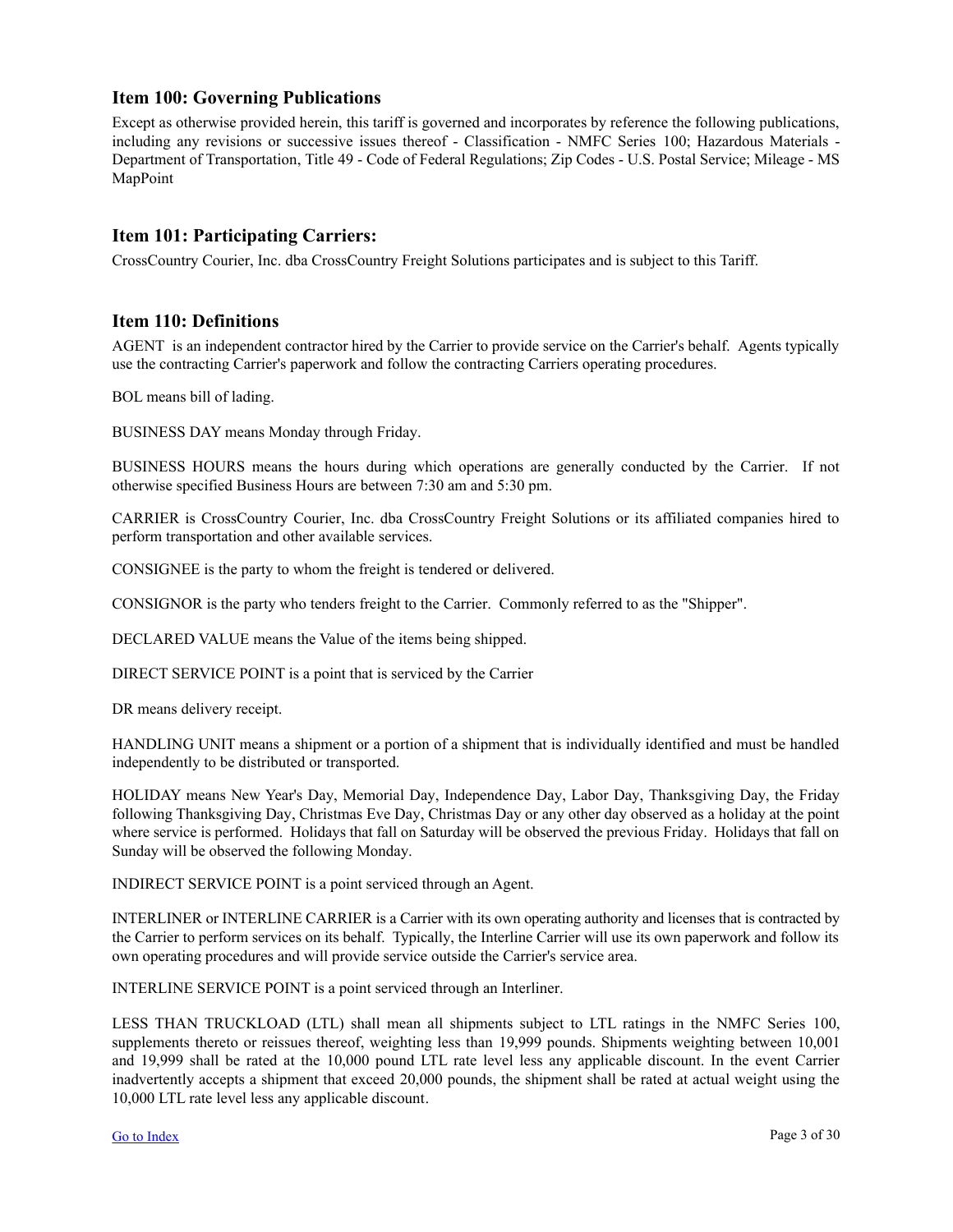<span id="page-3-0"></span>PALLET means any elevated platform used to transfer freight with a pallet jack or forklift. As intended herein, skids, platforms, containers, shipping carriers, crates, or platforms may be referred to as pallets.

PLACE means a particular street address or other designation of specific location and shall not be considered separate if intersected by a public street or thoroughfare.

POD means proof of delivery.

POINT means a particular city, town, village, community, or other area treated as a unit for the application of line haul rates.

POWER UNIT means any self-propelled vehicle used on public roads or highways in the transportation or cartage of goods.

SHIPPER is the party tendering freight to the Carrier and also referred to as the Consignor.

TARIFF means any classification, charge, price, rule or rate established by the Carrier and kept on file in the Carrier's office.

TSA means Transportation Security Administration

TRUCK, TRACTOR, OR VEHICLE means any self-propelled vehicle used on public roads or highways in the transportation or cartage of goods.

TWO LINE HAUL or THREE LINE HAUL identifies the number of Carriers involved in transporting a shipment from origin to destination.

## **Item 111: Jurisdiction**

Exclusive jurisdiction and venue for all civil actions arising out of transportation services provided by Carrier including, but not limited to actions arising from alleged damage to cargo and collection actions shall be either the state or federal courts in the State of North Dakota. Shipper, Consignee or any employee, agent, representative or similar person of any of these parties, by tendering freight to Carrier or by being a party to the same shipment transaction in any way whatsoever, hereby consents to the personal jurisdiction of the state and federal courts of the State of North Dakota, and each party hereby waives any and all defenses to venue and jurisdiction including, but not limited to, any claimed lack of personal jurisdiction or forum non conveniens. If any party files a legal action in contravention of the foregoing, Carrier shall be entitled to collect its reasonable attorney fees and costs associated with enforcing its rights under this Item 111, regardless of the ultimate outcome of the legal action.

## **Item 112: Exclusive Use of Vehicle**

Upon request by a shipper, Carrier will furnish a truck for the exclusive use of the shipper based on carriers availability of equipment and manpower for the time in which the service is requested. Charges and other provisions for such service, shall be negotiated based on the handling characteristics of the shipment and the specific handling requirements of the shipper, and agreed upon by both the customer and carrier prior to the performing of such service. Freight charges for exclusive use must be guaranteed and the request and confirmation of charges must be in writing.

## **Item 113: Quotations of Estimated Charges**

Estimates of freight charges are provided as a convenience and are an approximation of freight charges which is not binding on the carrier or shipper. Unless otherwise provided, the quotations of estimated base rate charges are only good for 30 days. Fuel is a variable charge and will be rated at the time of the shipment and is not binding on the carrier or shipper at time of estimation. For shipments which are quoted via an electronic source that exceed 20,000 pounds, qualify for linear foot, or capacity loads will not be valid or honored.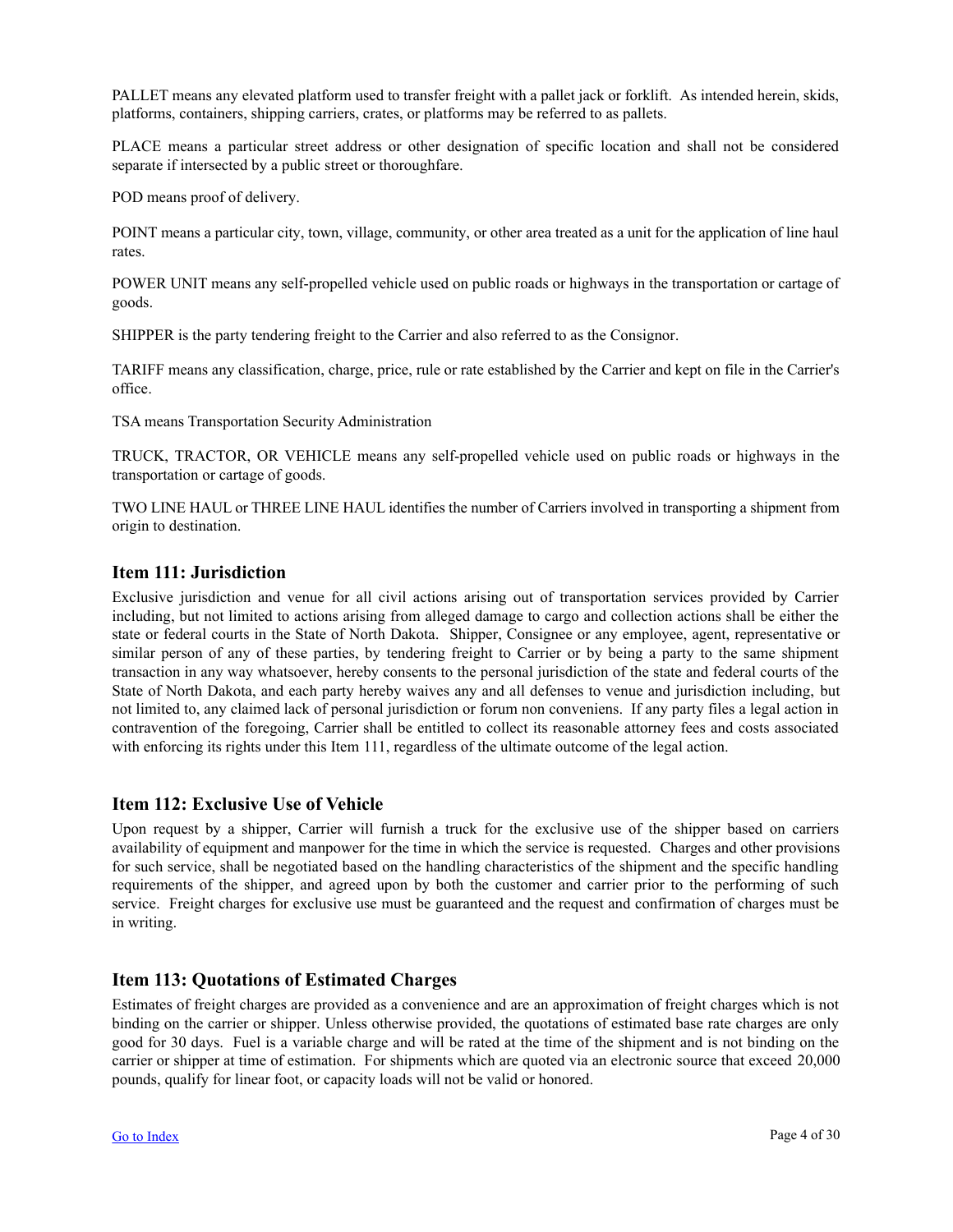<span id="page-4-0"></span>All transportation, including fuel charges on a shipment will be assessed on the basis of published tariff or contract provision in effect at the time of the shipment, as applicable to the actual weight, commodity, or commodities shipped and related services performed.

## **Item 150: Cancellation of Pricing Programs**

If the Carrier does not receive a shipments rated under a pricing program provided to a Shipper or Consignee, as the case may be, for a period of six (6) months, then Carrier reserves the right to cancel any such pricing program and all further shipments will move under Carrier's standard base rates and related charges.

## **Item 155: Disclaimer Regarding Contracts**

The rates and provisions named in this tariff and tariffs making reference to this tariff shall be applicable to all shipments and may not be negated or superseded by any claimed contract that is written or unwritten, promise, representation, or indicated understanding between the parties UNLESS such agreement, contract or understanding is in writing and signed by an authorized representative of the Carrier. Rates, rules, and regulations negotiated with Carrier which are not contained in any applicable tariff, pricing confirmation page, or written contract will become effective only upon the effective date of such tariff, pricing confirmation page, or written contract between Carrier and its customer, once such document is created. Retroactive publication of provisions shall not be made to reflect any claimed unwritten contract or agreement.

## **Item 160: Collection of Charges or Extension of Credit**

For Prepaid shipments, charges are due and payable by the Consignor when the shipment is tendered to the Carrier unless credit has been established with the carrier.

For Collect shipments, charges are due and payable by the Consignee at the time the shipment is delivered unless a credit arrangement has been established with the carrier.

Payment may be made by valid check, money order, credit card, Electronic Funds Transfer (EFT), or Automatic Clearing House (ACH) in United States Dollars only. A remittance advice must accompany payment to specify payment details. Payment shall be applied to specific shipments, even if older balances remain unpaid.

#### Third Party Billing

When a party other than the Shipper or Consignee on the bill of lading is responsible for paying the freight charges, the name and address of such third party must be placed on the bill of lading and by the Shipper at time of shipment, except as provided below in this Item 160.

When Shipper requests Carrier to bill a third party, payment of the charges must be guaranteed by the Shipper if the third party fails to pay such charges within the time allowed under federal credit regulations.

When Shipper, Consignee or the initially designated payer of the freight charges instructs the Carrier to bill the freight charges to a third party and such information is not shown on the bill of lading at time of shipment, an additional charge will be assessed for the new billing, in addition to all other applicable charges. The name of the charge is the Charge is the Bill of Lading Correction Fee. See Carrier's Accessorial Rate chart for current rate.

The additional charge will be assessed against the party billed for the freight charges.

The execution of Section 7 of the bill of lading by the Shipper is not valid on shipments subject to the provisions of this Item 160.

#### Establishing Credit

If a credit application is completed and the Carrier deems it appropriate, credit may be extended to a Consignor or Consignee.

#### [Go to Index](http://www.shipcc.com/rules/31) Page 5 of 30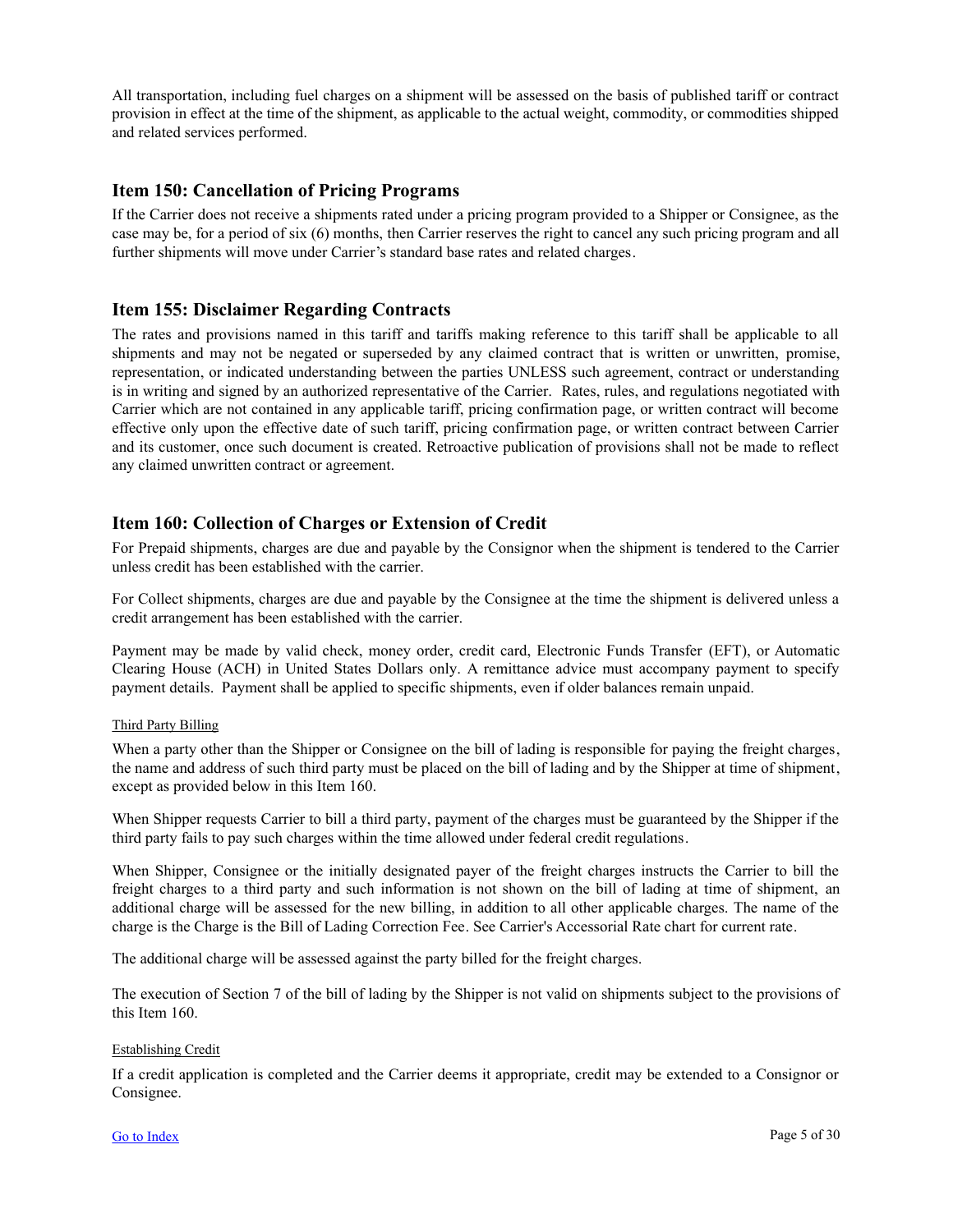<span id="page-5-0"></span>If payment is not received within the payment terms, Carrier reserves the right to commence civil action or final and binding arbitration proceedings to recover such invoiced amounts within (18) eighteen months of delivery or tender of delivery of the shipments involved. If Carrier alleges undercharges, or Consignor alleges overcharges, duplicate payment, overcollection or unidentified payment, then notice of such claims must be given within 180 days of receipt of the invoice and a civil action or arbitration proceedings must be filed within (18) months of delivery or tender of delivery of the shipments involved. The processing, investigation, and disposition of overcharge, unidentified payment, duplicate payment, or overcollection claims shall be governed by present federal regulations codified at 49 C.F.R Part 378.

Payment terms are 30 days from invoice date.

Past due balances are subject to a monthly service charge of 1.5% of the unpaid balance due or \$25, whichever is greater (or the highest allowable by law).

Carrier reserves the right to suspend credit for any reason.

## **Item 200: Cargo Loss and Damage Claims**

Carrier will assume liability for cargo loss and damage claims under the federal laws applicable to common carriage in effect on the date of the shipment and the terms and conditions of the Uniform Straight Bill of Lading, except as shown herein, or to the extent otherwise specifically outlined in participating tariffs or contracts.

Carrier's liability for cargo loss and damage begins upon Carrier's signing the receipt or bill of lading for property it receives for transportation. Carrier will not assume liability for improperly packaged shipments as it is the shippers responsibility to ensure NMFC packaging guidelines are followed. Shipments must be properly packed to ensure damage-free transportation in an LTL environment with ordinary care in handling.

Carrier will investigate and dispose of cargo loss and damage claims under common Carrier provisions as set forth in 49 C.F.R. Part 370, and STB NMF 100 Series, Items 300100 through 300155.

All claims for loss or damage must be filed in writing within nine (9) months after the delivery or reasonable time for delivery has elapsed for non-delivery. When claims are not filed within the prescribed times such claims are barred and will not be paid.

Any lawsuits for cargo claims shall be instituted against Carrier no later than two years and one day from the day when written notice is given by Carrier to the claimant that Carrier has denied the claim or any part or parts of the claim specified in such notice. Where claims are not filed or lawsuits instituted thereon in accordance with the foregoing provisions, Carrier shall not be liable and such cargo claims shall not be paid.

Customer shall not deduct or offset any cargo claim or other alleged claim or debt of Carrier from the charges owed to Carrier unless authorized in writing by Carrier.

#### Concealed Loss or Damage

Concealed loss or damage is that which was not apparent at time of delivery. Consignee should notify Carrier as soon as damage is discovered and in no case later than 5 days after freight was tendered. Notification may be given by telephone or in person, but must be followed in writing. Claims for concealed damage, where there is visible damage to the cargo, but a clear receipt of delivery, will not be accepted by Carrier and assumed to have occurred after delivery while in the Consignee's possession. Payment for concealed damage shall be limited to \$50.

#### Freight Charges

Freight charges for shipments to and from the consignee, where damage or loss claims are filed, are due and payable in accordance with normal payment terms, except for shipments where there is no record of the shipment being delivered. A refund of freight charges may be considered as part of the damage claim if it is included in the amount claimed.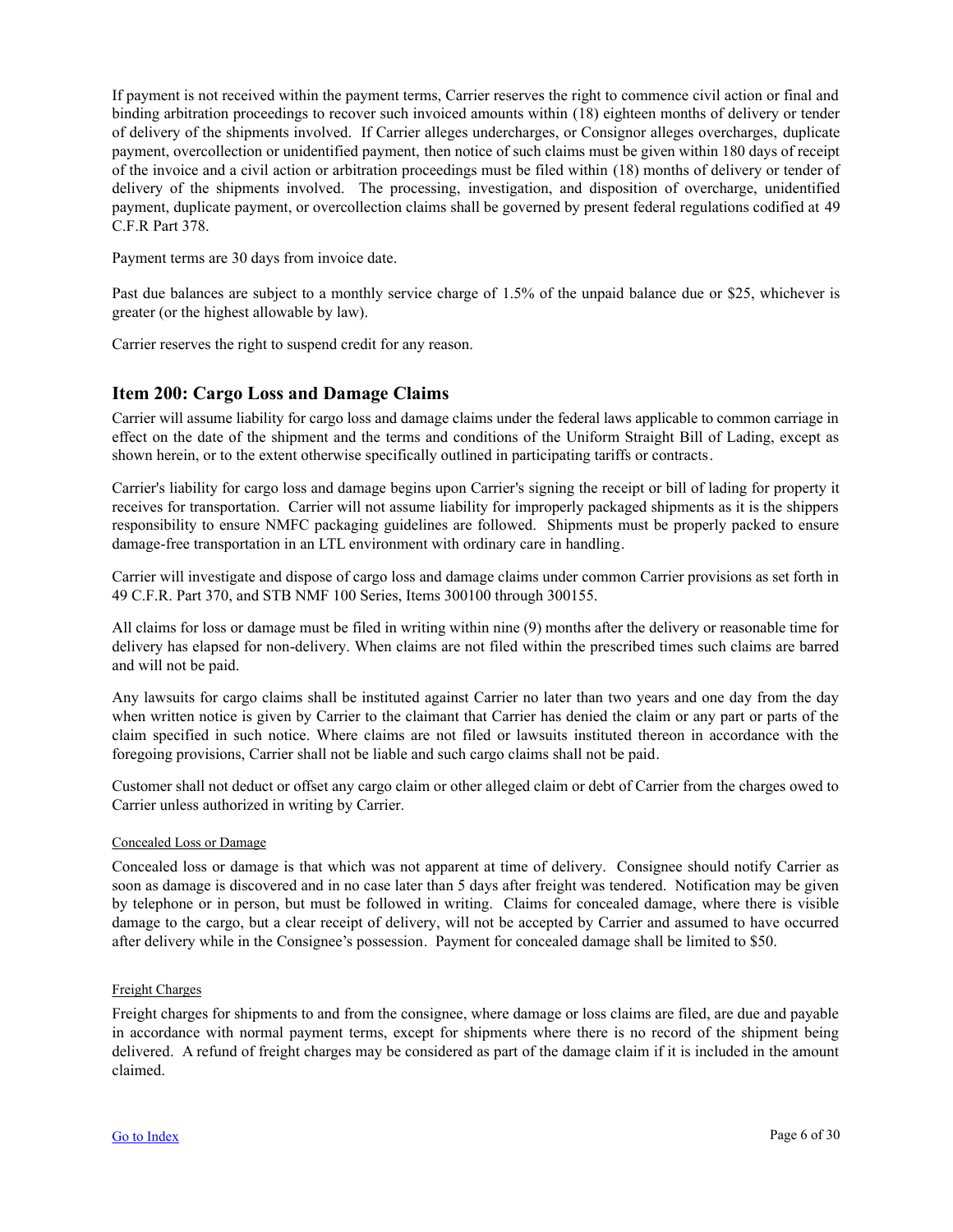#### <span id="page-6-0"></span>Minimum Claim Amount

The minimum amount of a claim that will be considered by Carrier is \$50.00

#### Acceptance of Funds

A claim is considered closed if funds issued as a claim payment by Carrier are accepted by the payee.

#### Cost of Labor

Carrier will not pay labor charges exceeding \$50.00 per hour associated with repairing or otherwise on a claim for a shipment that has been lost or damaged.

## **Item 201: Protect from Heat or Freeze**

Carrier does not provide temperature control and assumes no liability for damage caused by temperature. Carrier does not accept food, including food for animals, that is not packaged in completely enclosed containers, or that requires temperature control, and is exempt under these sections of the FSMA. Carrier does not provide protective service for heat sensitive or freezable commodities. If shippers tendered to Carrier commodities in which are sensitive to temperature control, Carrier will not be responsible for damage resulting from freeze or heat.

## **Item 205: Incidental, Special, or Consequential Damages**

Carrier is not liable for any loss or damage to a shipment or for any delay caused by an act of God, the public enemy, the authority of law, the inherent vice of the goods or the act or default of the Consignor. The burden to prove freedom from negligence is on the Carrier or the party in possession.

Consignor shall, at its cost and expense, comply with all applicable federal, state, local and International laws, rules and regulations pertaining to its cargo and shall be responsible for all costs, liabilities, delays, fines and expenses caused by, resulting from or otherwise associated with any noncompliance by Consignor or Consignor's shipments with any such laws, rules, or regulations. Consignor shall also be responsible for Carrier's charges pertaining to any services by Carrier at Consignor's request for compliance with any such laws, rule or regulations.

In no case shall Carrier be liable, and hereby disclaims responsibility for any indirect, incidental, consequential, special punitive, or multiplied damages or other indirect costs, lost profits, fees, or charges of any kind arising from any service provided or freight claims filed hereunder or any other acts, including delays or omissions of Carrier, whether foreseeable, disclosed or not.

Subject to reasonable requests, Carrier agrees to accept, transport, and deliver with reasonable dispatch such cargo as may be tendered to Carrier for transportation. However, Carrier shall not be responsible for any damages, direct, indirect or consequential, which are the result of delays in delivery.

## **Item 208: Published Transit**

Carrier will make every effort to meet the published transit times for shipments tendered for transportation. In the instances where the transportation of an individual shipment does not meet the published transit times, however; Carrier will not be liable to consignor, consignee or their agents for any and all direct, special or incidental damages or costs claimed to result from this failure to meet published transit times including, but not limited to, plant shutdowns, loss of sales and/or loss of profits.

If through no fault of the Carrier, the tender of delivery can not be accomplished at the time agreed upon, and the delivery was attempted, the shipment shall be subject to the Notification/Appointment, Multiple Attempt and the applicable Residential, Rural Route, Limited Access Accessorial Charges, in addition to all other applicable freight or accessorial charges. See Accessorial Rate Chart for current rates.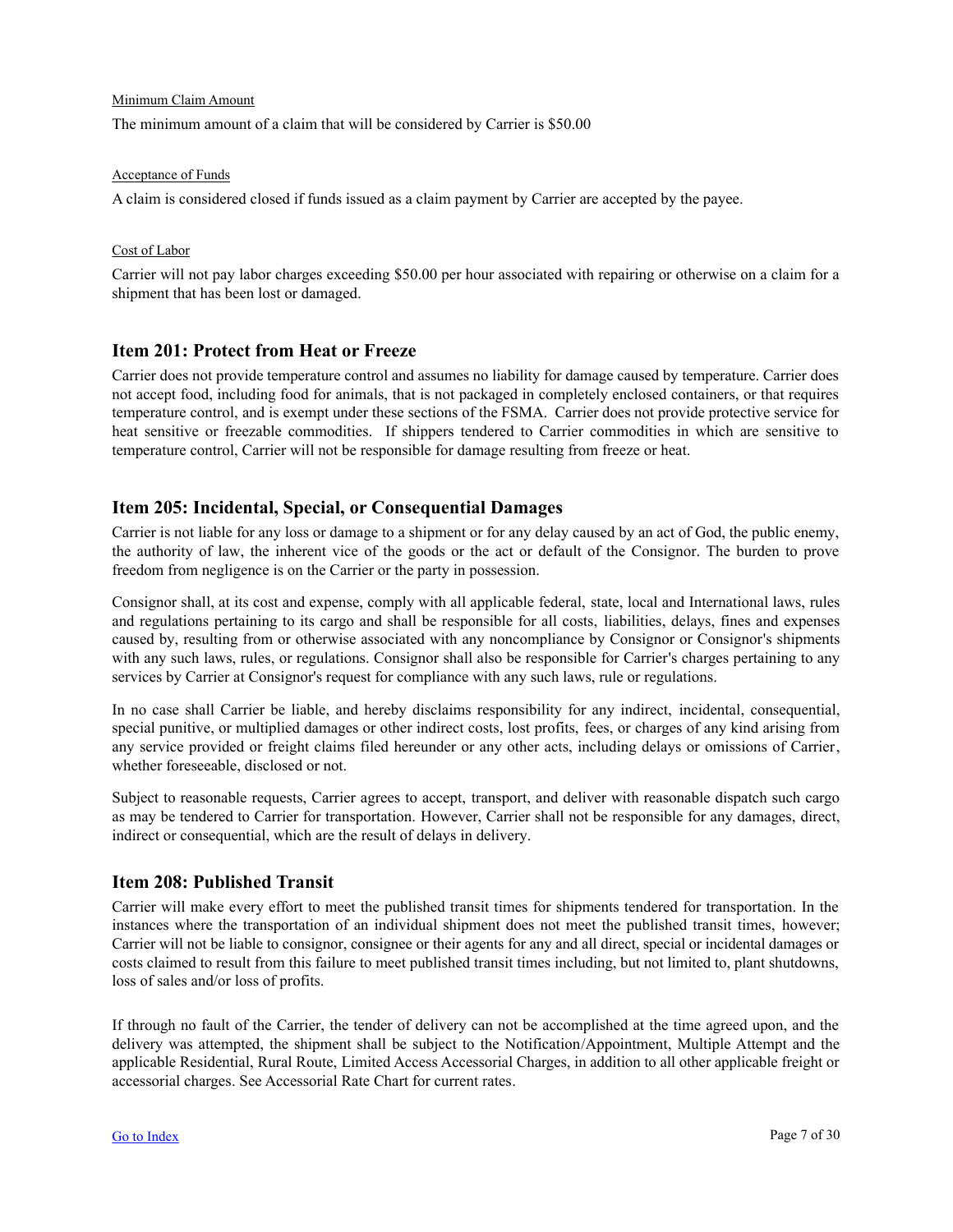## <span id="page-7-0"></span>**Item 210: Returned Freight**

Carrier will not be liable for loss, damage or destruction of property for shipments being returned to the original Consignor, which were not initially transported by Carrier from the original Consignor.

Carrier shall not be liable for loss, damage or destruction of property for shipments being returned to the original Consignor, which were initially transported by Carrier, from the original Consignor and delivered without exception, when Carrier is not given the opportunity to inspect prior to return.

## **Item 215: Pallet - Shipment Preparation and Liability**

Shipments tendered to Carrier on a shrink or stretch wrapped skid (SWS) or shrink or stretch wrapped pallet (SWP), shall be signed for as \_\_\_ SWP(s) STC \_\_\_\_ Pieces or \_\_\_PLT(s) STC \_\_\_\_ Pieces. When a shrink or stretch wrapped pallet is delivered intact, Carrier shall assume no liability for loss or damage discovered therein, either at delivery or after delivery has been performed. In such circumstances, the driver will accept only for shipment the number of pallets, not the number of pieces identified on the bill of lading.

Pallets, at minimum, shall be equal to the length and width dimensions of the freight being shipped. Carrier shall assume liability only for loss, not damage, of freight overhanging the pallet. Carrier will not assume liability for improperly packaged shipments as it is the shippers responsibility to ensure NMFC packaging guidelines are followed. Shipments must be properly packed to ensure damage-free transportation in an LTL environment with ordinary care in handling.

Top-heavy or unstable freight shall be strapped securely to the pallet. Carrier shall not be liable for damage caused when freight is not properly secured or when the pallet is defective or insufficient to support the weight of the cargo.

Freight rated as a pallet shall be considered UNCLASSIFIED and will be subject to liability limits associated with such, as shown in the General Limitations of Liability section of this tariff.

Unless otherwise specified within the applicable tariff or contract, Carrier calculates pallet weight as 50 pounds per pallet. The weight of the pallet is excluded when determining indemnity or shipment value.

## **Item 220: Undelivered Freight**

If freight cannot be delivered because of the consignee's refusal or inability to accept it, or because Carrier cannot locate the consignee, or freight cannot be transported because of an error or omission on the part of the Consignor, Carrier will make diligent effort to notify the Consignor promptly that the freight is in storage and the reason thereof.

Undelivered shipments will be subject to applicable storage or detention charges if Carrier does not receive detailed disposition instructions.

Carrier will only follow any applicable Uniform Bill of Lading terms and conditions for disposition of undelivered freight.

Upon request of the Consignor, undelivered shipments will be returned or reconsigned. In such cases, the Consignee and Consignor are responsible for payment of the rates and charges applicable for the original move, the return or reconsignment move, and other services performed.

Shipments moving under the provisions of this item will be subject to all other provisions of the Rules Tariff.

## **Item 225: Consignor Load; Sealed Shipments**

When prearranged with Carrier, Carrier may spot or drop trailer at that Consignor's loading facility so the Consignor may load the trailers or vehicles at its convenience. Any discrepancy on those shipments tendered under the Consignor Load and Count (SL&C) arrangement will be handled in the following manner: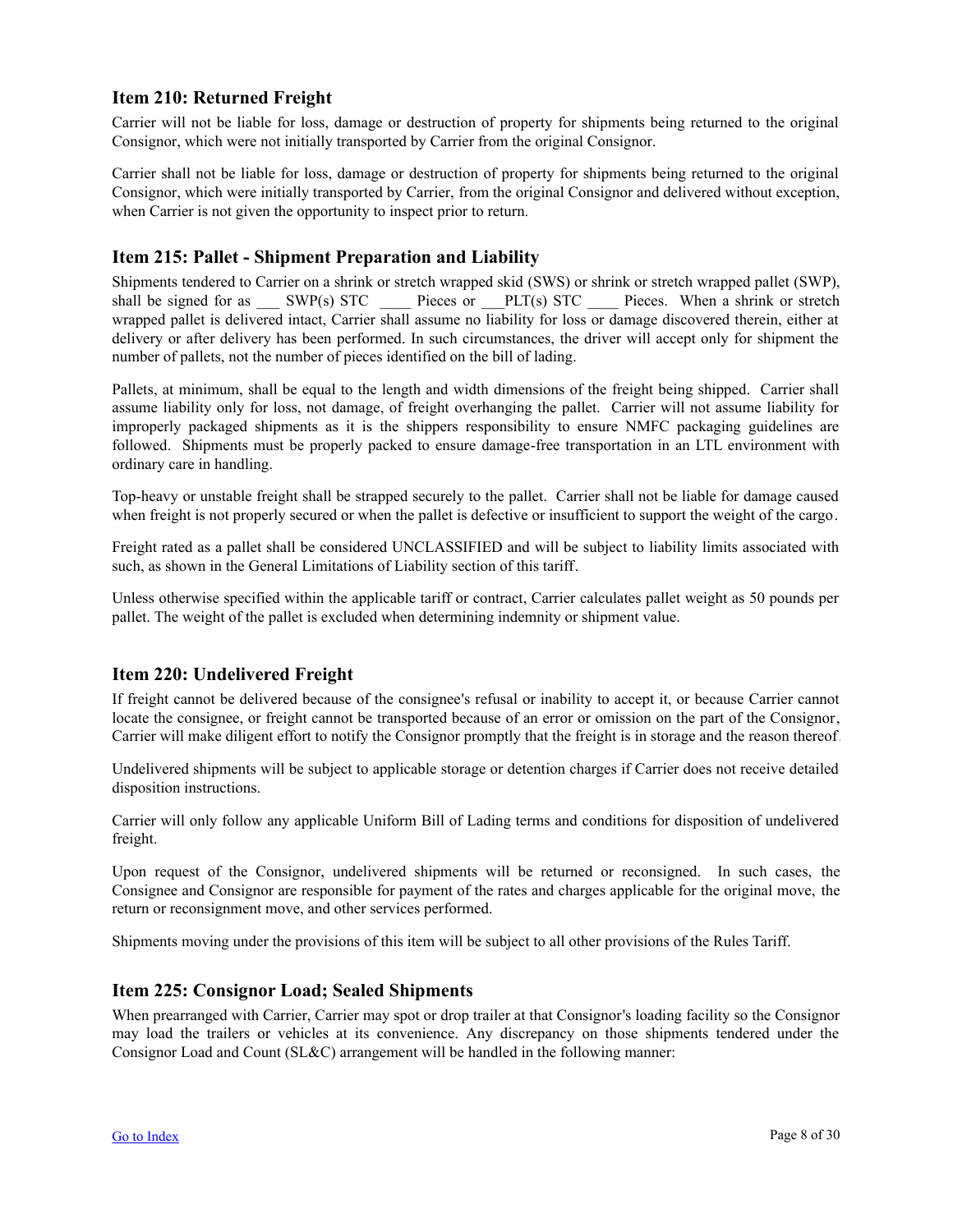<span id="page-8-0"></span>At pick-up, Carrier will include "SL&C" on the Bill of Lading, indicating the Consignor counted and loaded the shipment without Carrier's driver present. The Consignor must properly block and brace the freight. Carrier's failure to note "SL&C" on the bill of lading will not affect the liabilities of the parties, if the Consignor has in fact performed the counting and loading without a representative from Carrier present.

Carrier will provide seals for security purposes to the Consignor when requested. Failure of the Carrier to seal a load will not affect the terms and conditions outlined. If Shipper loads and seals the cargo in or on the trailer and Carrier does not have the opportunity to count the cargo being loaded and the seal is intact upon delivery, Carrier shall be absolved from any liability for shortages or any damage to the lading except when proximately caused by independent action of Carrier. Such absolution of liability will also occur if (i) the seal is broken at the direction and under the supervision of an agent of a body politic, or (ii) trailers are preloaded and the adequacy of loading or count of such trailer is not practical by a representative of Carrier. Carrier agrees that if a seal is broken and an inspection made by an agent of a body politic, its operator or other representative will take all reasonable steps to secure the count, safety, and integrity of the lading. These steps will include requesting that the body politic reseal the trailer and/or make appropriate notation on the freight documentation form. Carrier may break the seal on a trailer if, upon Carrier's determination or that of its operator or other representative, it becomes reasonably necessary to do so to inspect, reposition, or protect the lading or Carrier's equipment or to comply with federal, state, municipal, or provincial laws, rules, and regulations. The Consignee may not refuse delivery of a shipment solely because the seal on a trailer is broken.

Carrier will notify the Consignor's representative of any exceptions within 24 hours of unloading; provided Carrier is made aware of any such exceptions by the Consignee. This will not include weekends or holidays. Carrier cannot be liable for uncountable palletized orders, picked up and delivered with wrap intact.

Shortages will be reported as above. The Consignor will advise Carrier of the disposition of any merchandise that could or should be applied to a valid shortage. In the event of a Consignor caused shortage, the Consignor will allow Carrier to adjust the Bill of Lading accordingly to reflect actual piece count and weight.

Carrier may accept liability for any loss or damage to product that has not been properly reported unless the loss or damage is one of a concealed nature or the Consignor loaded and seals the cargo without the Carrier having an opportunity to count or inspect the cargo being loaded.

Carrier is responsible for transporting units only. Individual item numbers, carton numbers, and purchase order number shortages at delivery shall not be deemed as shortages against Carrier when the handling unit count matches the amount properly reported as received on the SL&C trailer.

Except otherwise provided in this Item 225, Carrier will not decline liability of claims just because the Bill of Lading is noted "SL&C". The burden is Carrier's to either provide a clear proof of delivery, a properly reported exception or payment of the claim. The Consignor agrees not to file claims when discrepancies have been properly reported.

Consignor is liable for any and all damages or loss to the Carrier's equipment while in the physical possession of the Consignor. Acts of God and normal wear and tear shall be excluded. The Consignor will promptly reimburse the Carrier for the cost of repairing or replacing such equipment. Carrier will furnish up to two estimates for repair or replacement of equipment if requested by the Consignor.

## **Item 230: Consignee Unload**

At Consignee's request, Carrier may drop or spot trailers or vehicles at the Consignee's facility so the Consignee may unload the trailers or vehicles. Any discrepancy on those shipments tendered, as CONSIGNEE UNLOAD will be handled in the following manner:

Carrier agrees to spot or drop trailers or vehicles at Consignee's place of business for the purpose of Consignee to complete the unloading process within normal free time or otherwise agreed to in writing.

Consignee will not utilize Carrier's equipment for any use other than the express purpose of unloading.

Detention rules and charges apply. The Consignee is responsible to notify Carrier as soon as the equipment is empty and available for pick up. Failure to provide notification will not exclude the Consignee from detention charges.

[Go to Index](http://www.shipcc.com/rules/31) Page 9 of 30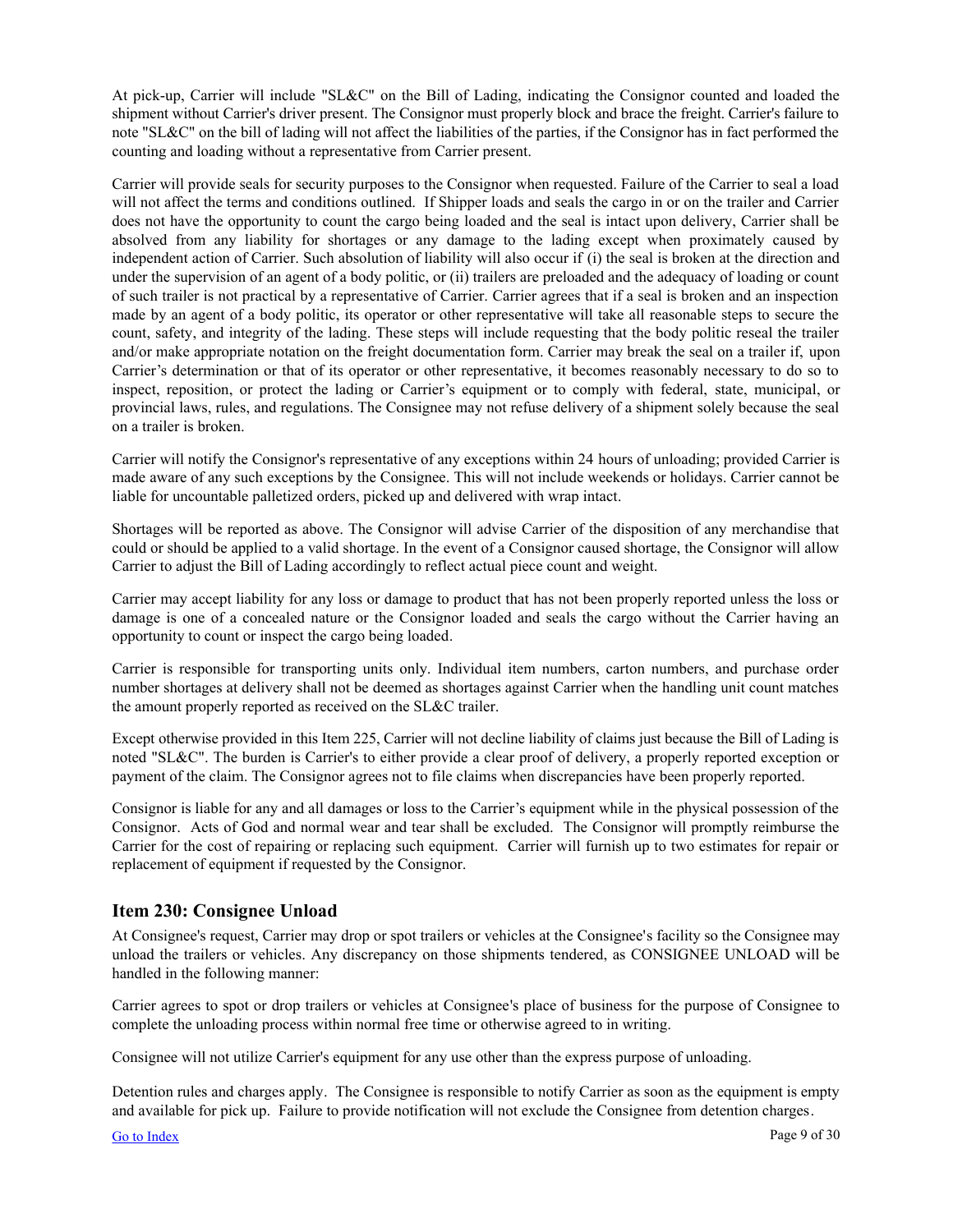<span id="page-9-0"></span>Consignee is liable for any and all damages or loss to the Carrier's equipment while in the physical possession of the Consignee. Acts of God and normal wear and tear shall be excluded. The Consignee will promptly reimburse the Carrier for the cost of repairing or replacing such equipment. Carrier will furnish up to two estimates for repair or replacement of equipment if requested by the Consignee.

Carrier will note CONSIGNEE UNLOAD on the delivery receipt, indicating that the Consignee unloaded and counted the shipments without Carrier's driver present. Carrier's failure to note CONSIGNEE UNLOAD on the delivery receipts will not affect the liabilities of the parties, if the Consignee has in fact performed the counting and unloading without a representative from Carrier present.

Carrier may provide sealed trailers with the Carrier's seal number documented for security purposes. Failure to seal a load will not affect the terms and conditions outlined in this item.

Delivery receipts will be signed by the Consignee at time the trailer is dropped for unloading, or if not operationally feasible, will be available to Carrier no more than 24 hours after delivery.

The Consignee agrees to notify Carrier in writing of any exceptions within 24 hours of the trailer being dropped. This will not include weekends or holidays. Carrier shall not be liable for exceptions reported after 24 hours of trailer being dropped at Consignee's location.

Carrier is not liable for uncountable palletized orders, picked up and delivered with shrink wrap intact or for Consignor Load and Count orders that have been properly reported to the Consignor at first unloading. If Shipper loads and seals the cargo in or on the trailer and Carrier does not have the opportunity to count the cargo being loaded and the seal is intact upon delivery, Carrier shall be further absolved from any liability for shortages or any damage to the lading except when proximately caused by independent action of Carrier.

Carrier is responsible for handling units only as signed for and tendered by the Consignor. Individual item numbers, carton numbers, and purchase order number shortages shall not be deemed shortages against Carrier when the handling unit count matches the amount signed for at time of Pick up, or as applicable, properly reported as received on a Consignor Load and Count trailer.

Shipments tendered to the Consignee to be unloaded at Consignee's convenience are to be secured by the Consignee in a manner to prevent theft. Carrier is not responsible for stolen product while in the possession of the Consignee.

Carrier agrees not to decline liability of claims just because the delivery receipt is noted CONSIGNEE UNLOAD. Carrier bears the burden to provide a clear proof of delivery when the documents are returned to the Carrier. The Consignee bears responsibility to provide a written documentation of discrepancy to the Carrier. The Consignee agrees not to file claims when discrepancies have not been properly reported

Carrier will accept liability for any loss or damage to product that has been properly reported unless the loss or damage is one of a concealed nature. In this respect any claim following will be settled based on the findings of the investigation.

## **Item 249: Maximum Liability Tobacco Products**

On shipments of cigarettes and/or tobacco products which are subject to rates and charges governed by this rules tariff and the maximum liability will be \$2.00 per pound for loss or damage, which will be computed only on the actual weight of the portion that is lost or damaged.

## **Item 250: General Limitations of Liability**

Carrier's maximum liability for any shipment loss, damage or delay shall not exceed the maximum per pound per shipment value stated herein. Only the damaged or lost portion of the shipment will be used when determining the liability. The weight of packaging and/or shipping container shall not be included when determining additional indemnity or maximum liability. Accordingly, Carrier's maximum liability for any shipment loss, damage or delay shall be as follows: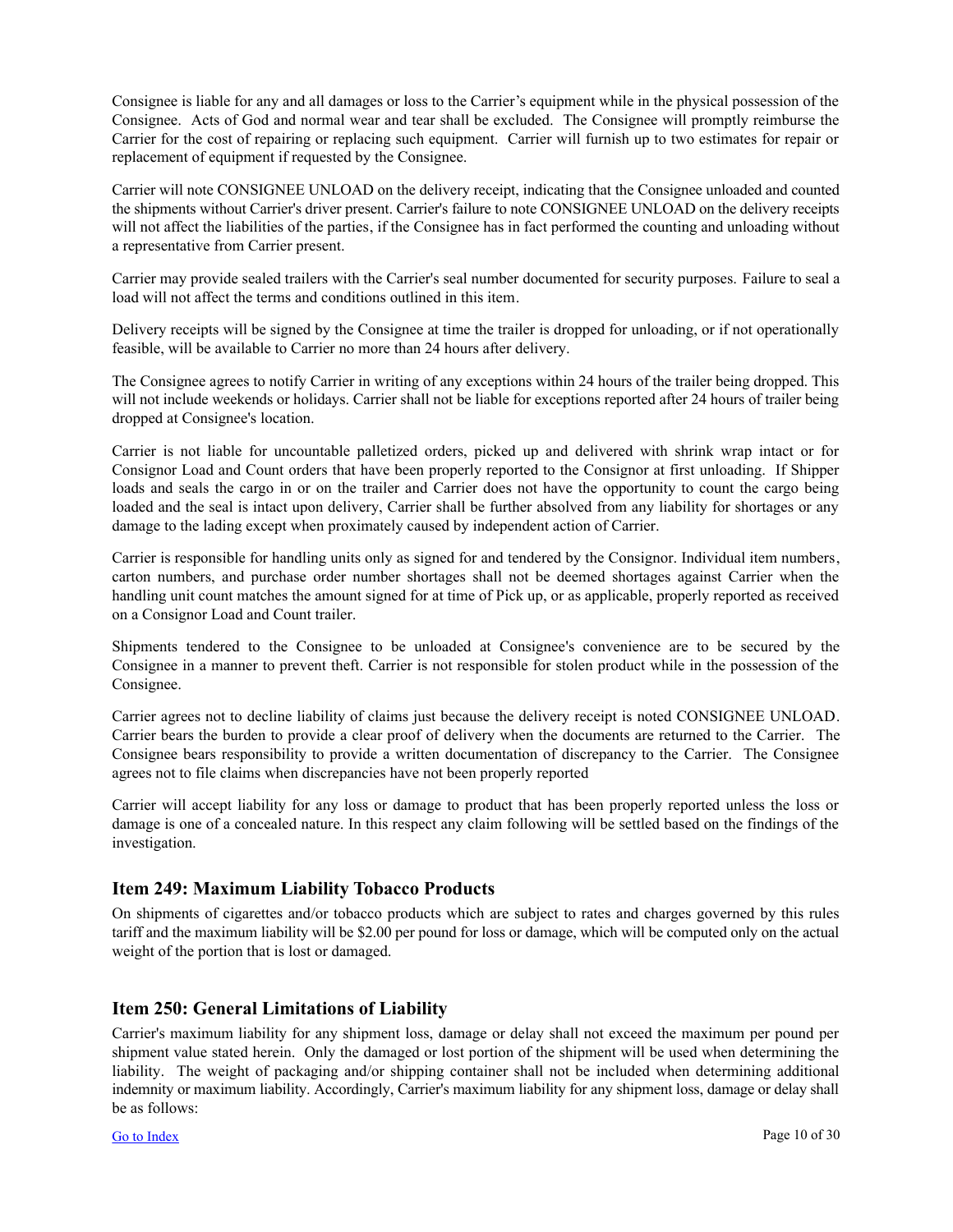<span id="page-10-0"></span>

| Category                              | Per<br>Pound | <b>Maximum</b><br><b>Per Shipment</b> |
|---------------------------------------|--------------|---------------------------------------|
| Used                                  | 0.50         | 500.00                                |
| <b>Pallet Rates</b>                   | 1.00         | 2.500.00                              |
| <b>Flat Rates</b>                     |              | 50.00                                 |
| Shipments between USA and Canada      | 2.00         | 2,500.00                              |
| Freight Density > 30 (Class 50-60)    | 1.00         | 2.500.00                              |
| Freight Density 15-30 (Class 65-70)   | 2.00         | 2,500.00                              |
| Freight Density 9-15 (Class 77.5-100) | 3.00         | 2.500.00                              |
| Freight Density 6-9 (Class 110-150)   | 4.00         | 2.500.00                              |
| Freight Density <6 (Class 175-500)    | 5.00         | 2.500.00                              |

PALLET RATES - For freight rated using a standard or fixed price per pallet position (rather than a rate based on only the shipment weight), the Carrier's liability limits shall be determined by referencing the General Limitations of Liability for 'Pallet Rates' in the above table.

FLAT RATES - For freight weighing under 50lbs rated using flat rate pricing (rather than a rate based on only the shipment weight), the Carrier's liability limits shall be determined by referencing the General Limitations of Liability 'Flat Rates' in the above table.

USED FREIGHT - If cargo has been reconditioned, refurbished, rebuilt, remanufactured, and even if it is being shipped in its original packaging, or packaging similar to its original packaging, it is to be deemed USED for the purpose of the applicable rates and liability limits. Cargo is considered NEW if it has come from the manufacturing or growing facility, and it remains in its original box, carton, or shipping container, and has never been removed from the manufacturer's original packaging.

For Shipments with a declared value of greater than \$50, Carrier's minimum liability is \$50

The freight density (Weight/Cubic Feet) of the shipment shall determine the Carrier's liability for each shipment. If the freight density is unavailable, the carrier's liability shall be determined by the freight class of the shipment, in accordance with NMFC freight classification guidelines. Freight subject to an FAK rating shall be indemnified using the Carrier liability limits of the class or density at which the freight was rated.

The weight of packaging and/or shipping container shall not be included when determining additional insurance coverage or maximum liability. Carrier considers a pallet to weigh 50 pounds.

## **Item 255: Additional Liability Coverage**

If Shipper desires to tender a shipment requiring Carrier liability in excess of the per pound liability limitations set forth in Item 250, then Shipper must state in writing in the description of articles or Declared Value section on the original Bill of Lading the declared value of the shipment and that Additional Liability Coverage is requested. The notation of Additional Liability Coverage and the declared value of the shipment must be placed on the original Bill of Lading with the description in lettering at least one inch in height.

Example: A shipper requesting \$10,000 in Additional Liability Coverage would notate the Bill of Lading in the "Declared Value" box provided on the Bill of Lading at the time of shipping as follows:



In the event that the Shipper does not use Carrier's standard Bill of Lading containing the language as outlined in the example above, the conditions outlined in this section will still apply and the procedure outlined must still be completed by Shipper, if Additional Liability Coverage is requested.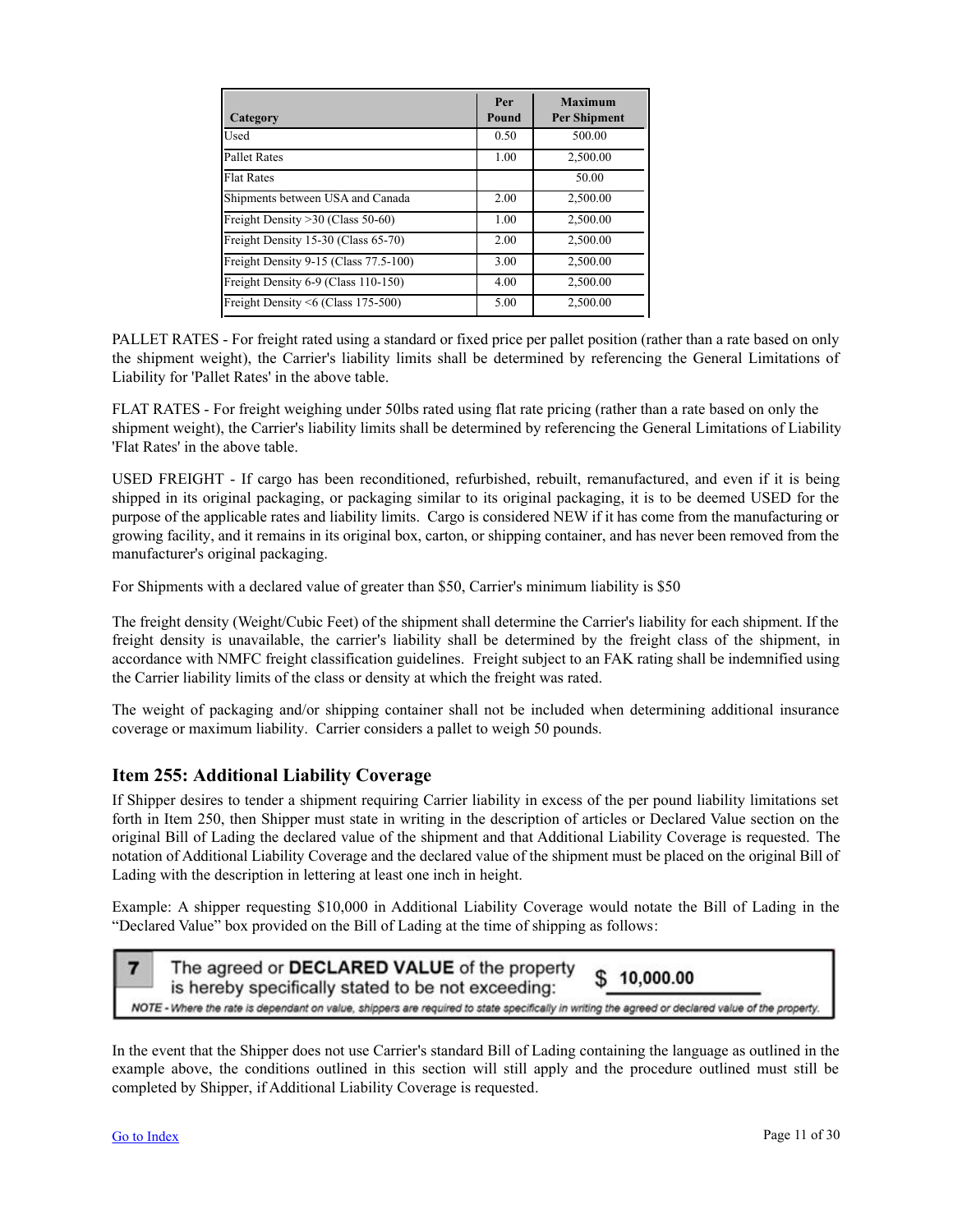<span id="page-11-0"></span>Additional Liability Coverage purchased by the Shipper will apply to the shipment as a whole and will be prorated across the entire shipment in the event of a partial loss or damage.

An Additional Liability Coverage Fee, as set forth in the Accessorial Rate Chart, will be charged to the Shipper, Consignee or identified payer of the freight charges. The charge will be in addition to any applicable freight charge and is not subject to any discount. The charge will be payable by the party responsible for payment of the freight charges and shall be considered and treated as additional freight charges.

Carrier is not, under any circumstances, an insurance company or provider. Carrier does not sell insurance coverage. Additional Liability Coverage is not and will not be considered as insurance for the shipment.

In no event shall the Carrier's maximum liability for any shipment exceed the lesser of actual value of the cargo, or \$10 per pound, or \$10,000. If Carrier transports shipments in connection with other carriers (either air, motor, water or rail) Carrier's maximum liability in the event of loss or damage will not exceed the lesser of the Carrier's maximum liability hereunder or the maximum liability of the other carrier.

In all cases, the weight of packaging and/or shipping container, pallets, skids and the like shall not be included when determining additional liability coverage or maximum liability.

Any effort to request Additional Liability Coverage or declare a value in excess of the maximum indemnity limits allowed in this tariff is null and void. Inadvertent acceptance of shipments bearing such a request does not constitute a waiver of the maximum value or indemnity limits by the Carrier.

Additional liability coverage may be denied at the Carrier's discretion. When additional liability is purchased, restrictions of liability found in items 200-250, and 790 apply; including but not limited to temperature control, delays in delivery, inadiquate packaging per NMFC packaging guidelines. Additional liability coverage is not allowed on shipments containing used product.

## **Item 360: Bills of Lading - Freight Bills and Statements of Charges**

#### Corrected Bills of Lading

Corrected bills of lading will be accepted provided the following conditions are met:

A Bill of Lading Correction Charge, in addition to all other applicable charges, will be assessed against the payer of the freight charges for processing such corrected bills of lading. See Accessorial Rate Chart for Pricing.

Corrected bills of lading will not be accepted after payment has been received by Carrier.

Corrected bills of lading or other instructions to change the freight charges collection status from prepaid to collect will not be accepted after the shipment has been delivered unless the Consignee has established credit and is in good standing with the Carrier. Written authorization is required by the party accepting responsibility for payment.

In Carrier's sole discretion, a corrected bill of lading may be accepted to change the original freight charges collection status, if the party requesting a change in the collection status, will guarantee payment of the freight charges should the new responsible party fail to pay within the prescribed credit guidelines.

A request to change the original freight charges collection status from collect to prepaid will be considered if the designated payer has established credit and is in good-standing with the Carrier.

A request to change the original freight charges collection status to a third party and the third party is not shown on the bill of lading at the time of shipment, the payer designated on the bill of lading shall submit a corrected bill of lading AND the third party shall notify the Carrier in writing of charge acceptance. The third party must have established credit, in good-standing with the Carrier.

Redelivery, storage, or other charges that become applicable on shipments that have been refused due to the freight charges collection status will be assessed against the party responsible for payment of the freight charges on the corrected bill of lading.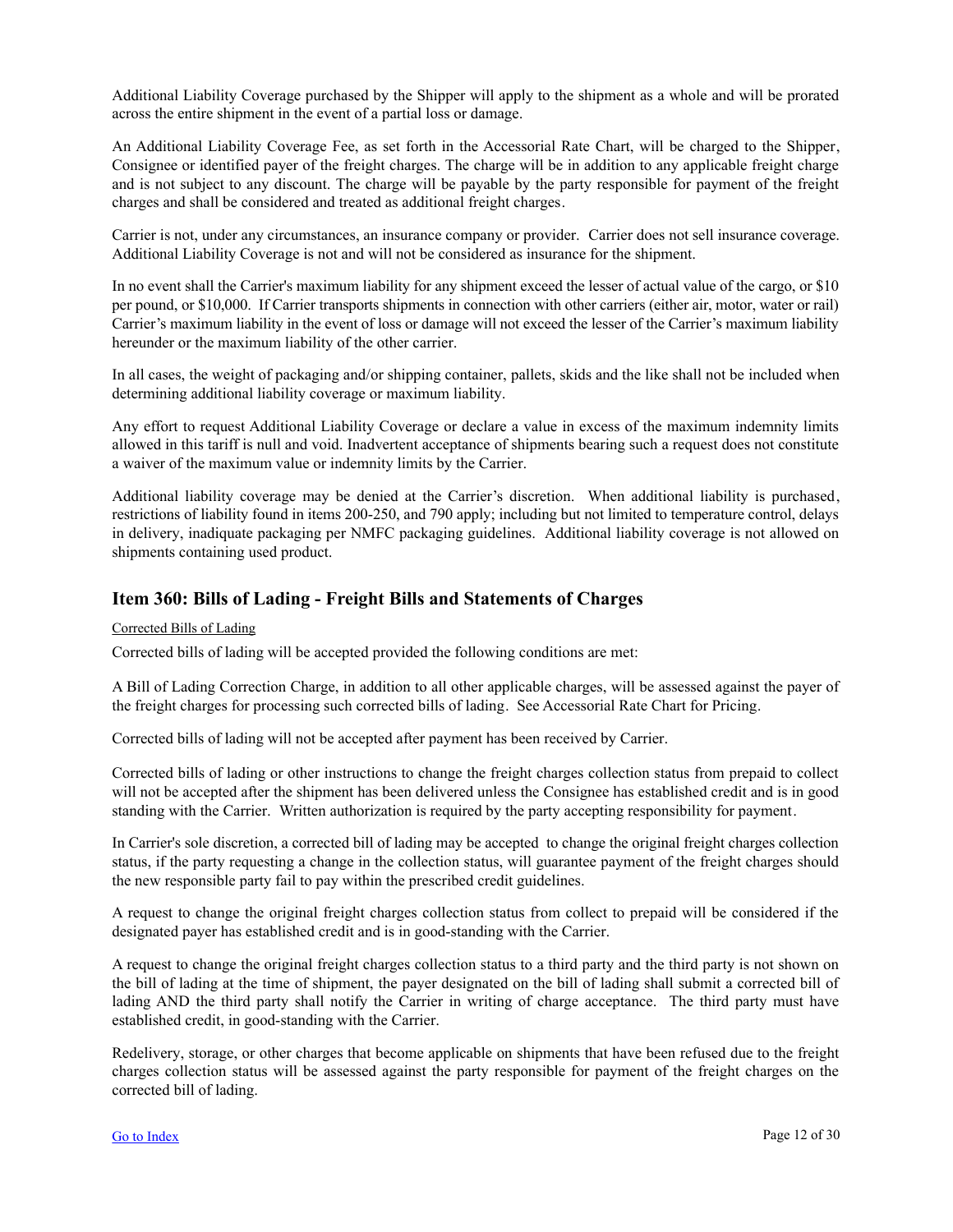<span id="page-12-0"></span>Corrected bills of lading changing the description, density or weight of commodities in a shipment will not be accepted by the Carrier without submission of conclusive documentary proof that the description, density or weight is as claimed on the corrected bill of lading. The Carrier reserves the right to refuse corrections where the validity of the correction information has not been verified to the satisfaction of the Carrier, or where execution of the correction request would violate laws, rules or regulations.

A Bill of Lading Correction charge will be assessed whenever a Consignor neglects to include a valid quote number on the original bill of lading and a change is required to add the quote number and rate at a later date. See Accessorial Rate Chart for Pricing.

## **Item 365: Bills of Lading - Contract Terms and Conditions**

Unless otherwise agreed to in writing, in advance of carriage, contract terms shall be those as indicated in the Carrier's bill of lading or in the National Motor Freight Classification 100 Item 365 "Uniform Bill of Lading" in effect on the date shipment was tendered to the Carrier. Only Carrier officials or personnel authorized to do so by the Carrier may agree to alter contract terms and conditions and/or the use of an alternate bill of lading referencing such terms and conditions. Drivers employed or hired by the Carrier are among those not considered to be authorized Carrier personnel. Driver signature on bill of lading represents only that freight has been received by Carrier

Reference made to tariffs or "tariffs on file" means tariffs contained in the Carrier's files. Such tariffs shall be available to Consignor on request to the extent that they apply to the Consignor and the Consignor's representative has authority to obtain such. Carrier's tariff is further made available at www.shipcc.com.

## **Item 367: Bills of Lading - FAK - Freight All Kinds**

For all transportation moving under FAK rates, Consignor shall be obliged to identify the specific commodity or product moving under such rates on the bill of lading. In the event that Consignor fails to so identify the specific commodity or product, Carrier shall not be liable for any damages to or destruction of such product or commodity occasioned by or resulting from the loading of such product or commodity on the same trailer with other freight that is either incompatible with the product or commodity moving on FAK rates or is prohibited by applicable federal, state or local laws and regulations from being co-loaded on the same trailer with the product or commodity moving under FAK rates.

## **Item 368: Mixed Shipments**

The Bill of Lading must specify each of the separated classified or rated articles by class rating groups and the total pieces and weight of each separately classified article. If shipment containing multiple commodities according to NMF-100 are subject to both density-based classification and sub group classification is inspected and Carrier determines that the Bill of Lading does not accurately describe the commodities and classes, it is at carriers discretion to rate on total density of the entire shipment per Item 488.

## **Item 370: Blind Shipment**

When a third party controls the movement of the freight but does not want the Consignor or consignee to know the name of the other, the shipment is considered a "Blind Shipment". The following conditions will apply to blind shipments:

Two bills of lading are required and both must be prepaid. Conditions outlined here must be submitted to Carrier before the shipment is tendered for transportation. If the final delivery information is not received prior to pickup, the request will be handled as "Reconsignment".

The original bill of lading from the Consignor must show the actual Consignor name, address, city, state and zip code with the Carrier's terminal serving the Consignor as the Consignee.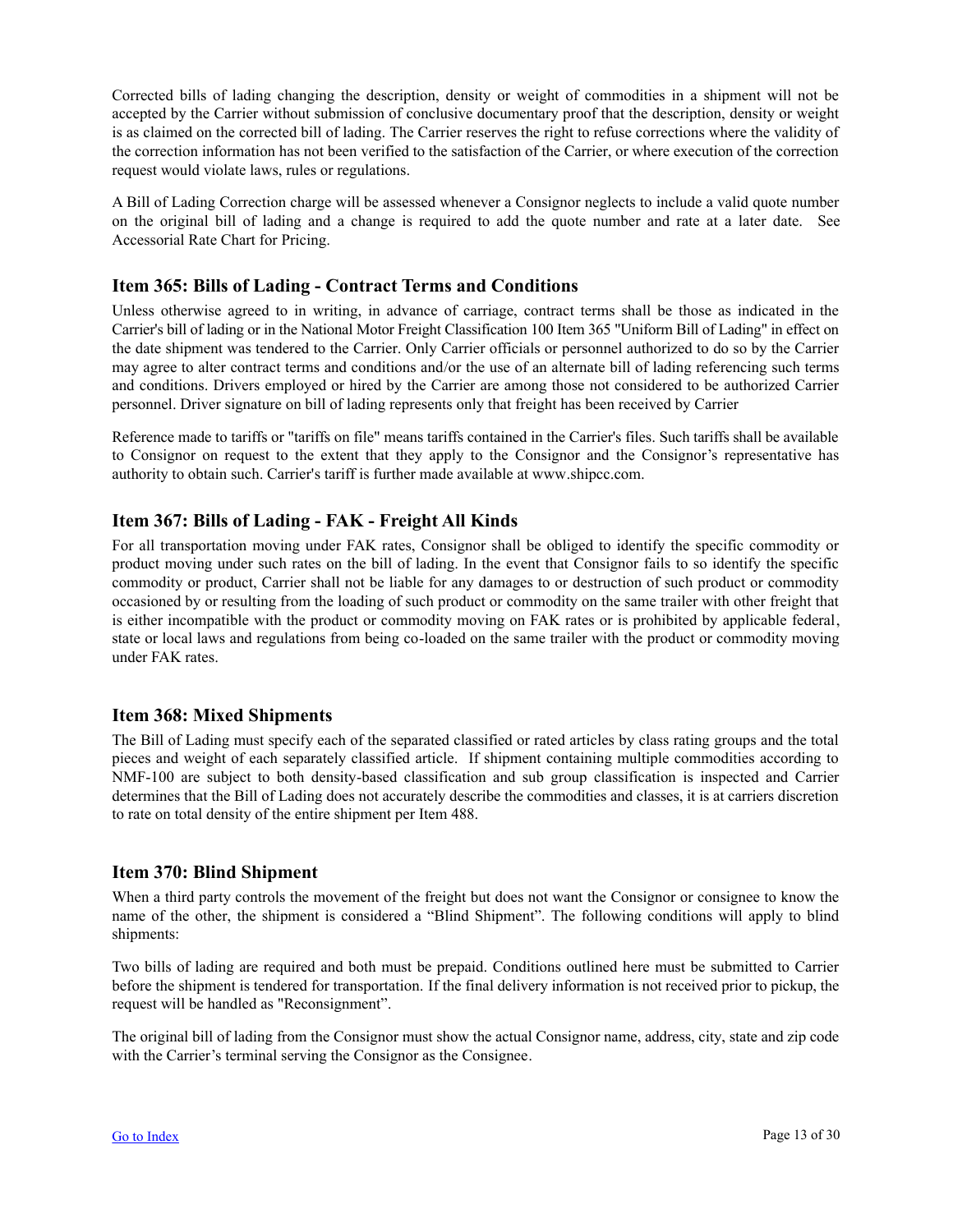<span id="page-13-0"></span>The corrected bill of lading will identify the Carrier as the Consignor, using the Carrier's terminal address information and the actual consignee name and address. The corrected bill of lading must reflect a Third Party; which must have established credit, in good-standing with the Carrier. A letter of authority requesting the change must be sent to Carrier.

The invoice is generated from the Corrected bill of lading.

The freight bill will reference the corrected bill of lading information and the original bill of lading freight bill number.

Carrier will take reasonable efforts to maintain confidentiality, but does not guarantee the confidentiality of the transaction.

A Blind Shipment Charge, in conjunction with all other applicable charges will be assessed for this service. See Accessorial Rate Chart for Pricing.

Carrier must be satisfied that the requestor has the legal authority to divert the shipment.

Charges for "Marking or Tagging" will be waived.

Carrier will make a diligent effort to execute a request for Blind Shipment, but will not be responsible if such service is not accepted.

## **Item 390: Capacity Loads – Minimum Charge and Cubic Capacity**

Applies on any LTL shipment which occupies 750 cubic feet or more cubic capacity and has an average density of less than 6 pounds per cubic foot. Shipment will be subject to a minimum charge based on a calculated weight of 6 pounds per cubic foot at the customers class 125 contract or tariff rate excluded any FAK provisions.

The cubic capacity of the shipment shall be determined by totaling the cubic feet of each article or piece in the shipment. The height and width of the article will be considered as 96 inches if any of the following conditions are met: 1. Insufficient packaging, lack of packaging used; 2. The nature of the article is such that it cannot be top loaded, stacked upon, or will allow other freight to use the space around it; 3. The shipper requests on the BOL or applies instructions on the freight itself stating the shipment is to be loaded on top of, or next to, the freight not be double stacked, or top loaded (pallets that are "pyramided" or "rounded off"); and/or 4. The height of any single article is over 60 inches.

The cubic capacity shall be calculated by multiplying the length, width, and height (all in inches) and dividing by 1,728. The cubic capacity may be specified on the bill of lading, otherwise it will be determined by the carrier. If the declared cubic capacity is inaccurate the carrier reserves the right to adjust accordingly.

#### **Item 395: Linear Foot**

For any single shipment requiring more than 12 linear feet of a vehicle, the minimum charge per shipment will be rated at a weight of 750lbs per linear foot at Class 92.5 less applicable discount. This item will apply when a shipment meets any of the following conditions:

The quantity of freight which, due to its shape, weight or dimensions or because of its need to be segregated from other freight, required 12 or more linear feet and either of the following: 1. Linear width of the freight is equal to or greater than 5 feet in the trailer; or 2. Linear width of the freight is less than 5' and no article identical in size and shipping form to the largest article in the shipment can be loaded in the trailer.

The shipper requests on the BOL or applies instructions on the freight itself stating the shipment not be double stacked, top loaded, or otherwise handled to more efficiently use the linear feet of the vehicle.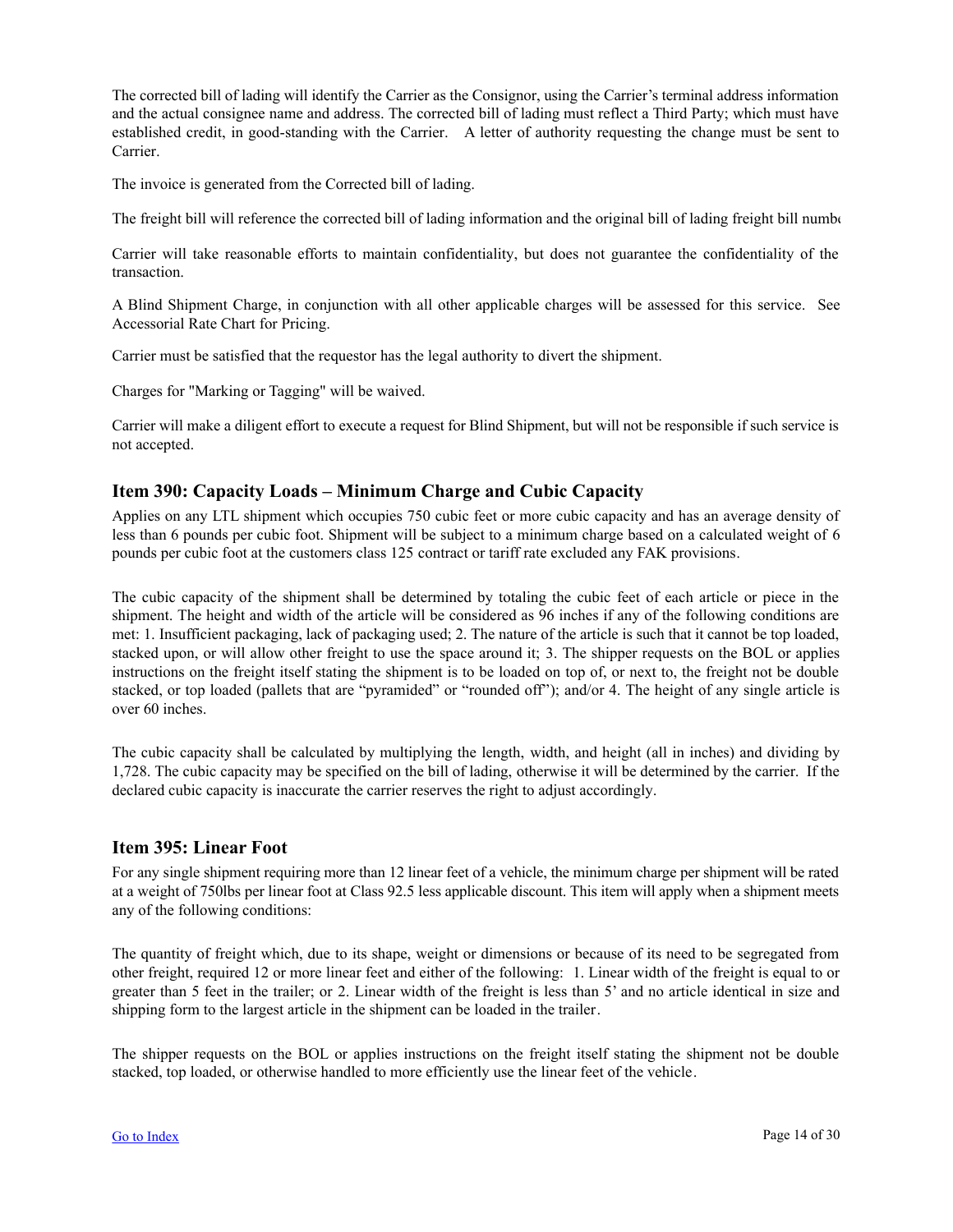<span id="page-14-0"></span>Pallet rate customers are not exempt from the linear foot rule. In such cases, the linear feet occupied by the shipment shall be based on the total linear feet used when loaded according to the shippers request.

The quantity of freight must be loaded in accordance with the weight and size limitations of city, state and federal regulatory bodies.

## **Item 410: Credit Card Processing**

The Credit Card Processing Fee is the charge assessed for each credit card payment that Carrier is requested to process for payment of a shipment(s) or invoice(s). This fee shall be applied to the payment being made by the payer in order to offset the bank service fees incurred by the payee for processing the credit card payment. See the Accessorial Rate Chart for current rates.

## **Item 430: Collect on Delivery (COD) Shipments**

Effective February 14, 2022 Carrier will not be responsible to collect COD shipments. In the event Carrier is tendered a COD in error or inadvertently accepts, Carrier will not be financially responsible or liable for the COD amount. When a shipment is tendered to Carrier and is identified as a COD shipment, the following charges and provisions will apply.

The shipment is subject to the COD Accessorial Charge and maximum COD amounts listed in the Accessorial Rate Chart.

Consignor must place the letters COD immediately before the Consignee name on the bill of lading. The amount of the COD must be clearly written in the appropriate space on the bill of lading. In addition, the appropriate box on the Bill of Lading must be marked.

Each package must be plainly marked, labeled, or tagged by the Consignor showing letters COD, name and address of Consignor and Consignee.

#### Remittance

Remittance will be made to the Consignor unless clearly stated otherwise on the bill of lading at the time of tender. Carrier will not serve as the remittance agent or payee. The Consignor or designated agent, other than the Carrier, may be listed as the payee on the payment form.

A company check, personal check, money order, certified check, or cashiers check will be accepted. If the Consignor does not specify a specific form of payment, the Carrier may accept any form of payment listed herein. Under no circumstances will cash be accepted as a form of payment. All payments will be made in US Dollars.

Carrier will remit each COD amount collected directly to the Consignor (or Payee) within 15 days after delivery and will be sent U.S. Mail.

Carrier is not liable for collection and remittance if the Consignor does not adhere to the requirements outlined herein, the Consignee refuses the shipment, or the shipment is returned to the Consignor.

Carrier is not liable if the COD amount is not collectable as a result of stop payment, insufficient funds, invalid signature, lost or stolen instruments, uncollected funds, forgery, fraudulent or counterfeit instruments, post-dated checks, or any other reason beyond the Carrier's control.

#### **Item 432: Cross-Dock Service**

When Carrier unloads and/or reloads freight. Fee applies only when Carrier is not providing either the pick up, delivery, or line haul service. The Cross-Dock Accessorial Charge will apply for this service. See the Accessorial Rate Chart for current rates.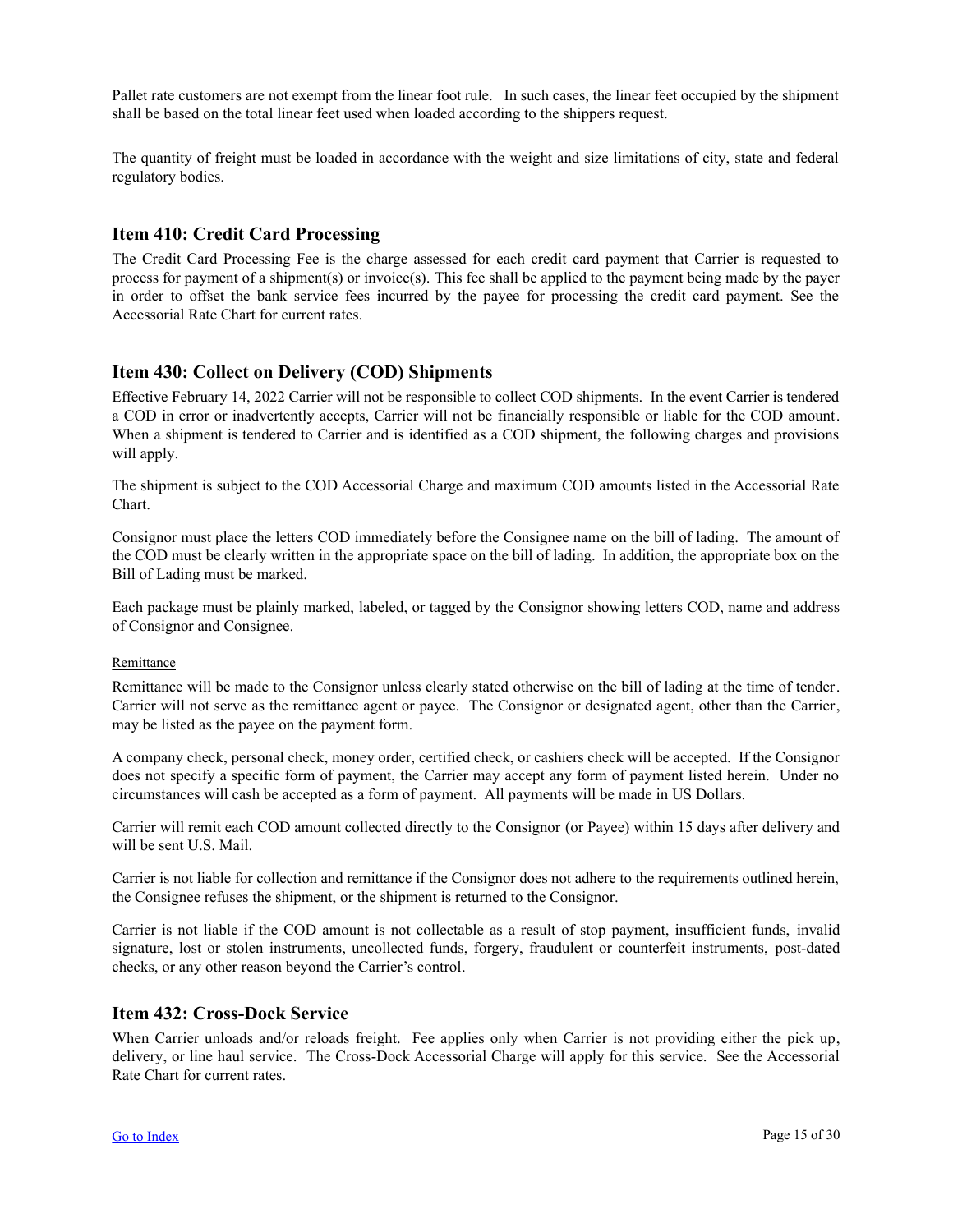<span id="page-15-0"></span>If the freight is held on Carrier's dock for more than 6 hours, storage fees will be assessed. See Accessorial Rate Chart for current rates.

## **Item 435: Debris Removal**

If requested by the Consignor or Consignee, Carrier may remove and dispose of packaging materials. The Debris Removal Accessorial Charge will apply for this service. See Accessorial Rate Chart for current rates.

## **Item 450: Delivery on Arrival**

If requested, Carrier may deliver freight immediately after it is received rather than as part of its standard daily operations. Examples of situations where this would apply include: pickup from airport for immediate delivery, pickup from consignor for immediate delivery to airport, or any other situation where immediate delivery is requested. This service is subject to Carrier's availability. For this service, the normal pick up, delivery, and any applicable accessorial charges will apply, in addition to the Delivery on Arrival Accessorial Charge. See the Accessorial Rate Chart for current rates.

## **Item 485: Notification/Appointments**

When the Carrier receives instructions to establish a specific appointment time for delivery of goods, the Notification/Appointment Accessorial Charge will be assessed to the shipment. The party responsible for payment of services must pay for such services. See Accessorial Rate Chart for current rates.

## **Item 488: Density Based Classification and Reclassification**

For shipments where the National Motor Freight Classification (NMFC) freight class was not provided by the Shipper on the Bill of Lading, or the freight class provided by the Shipper on the Bill of Lading is not accurate in accordance with NMFC guidelines, the freight class will be determined by the density of the freight for purposes of rating the shipment. The freight density of the shipment is calculated by using the formula: Freight Density = Shipment Weight / Shipment Cubic Feet. The calculated freight density is matched to a standard NMFC freight class by referencing the chart below.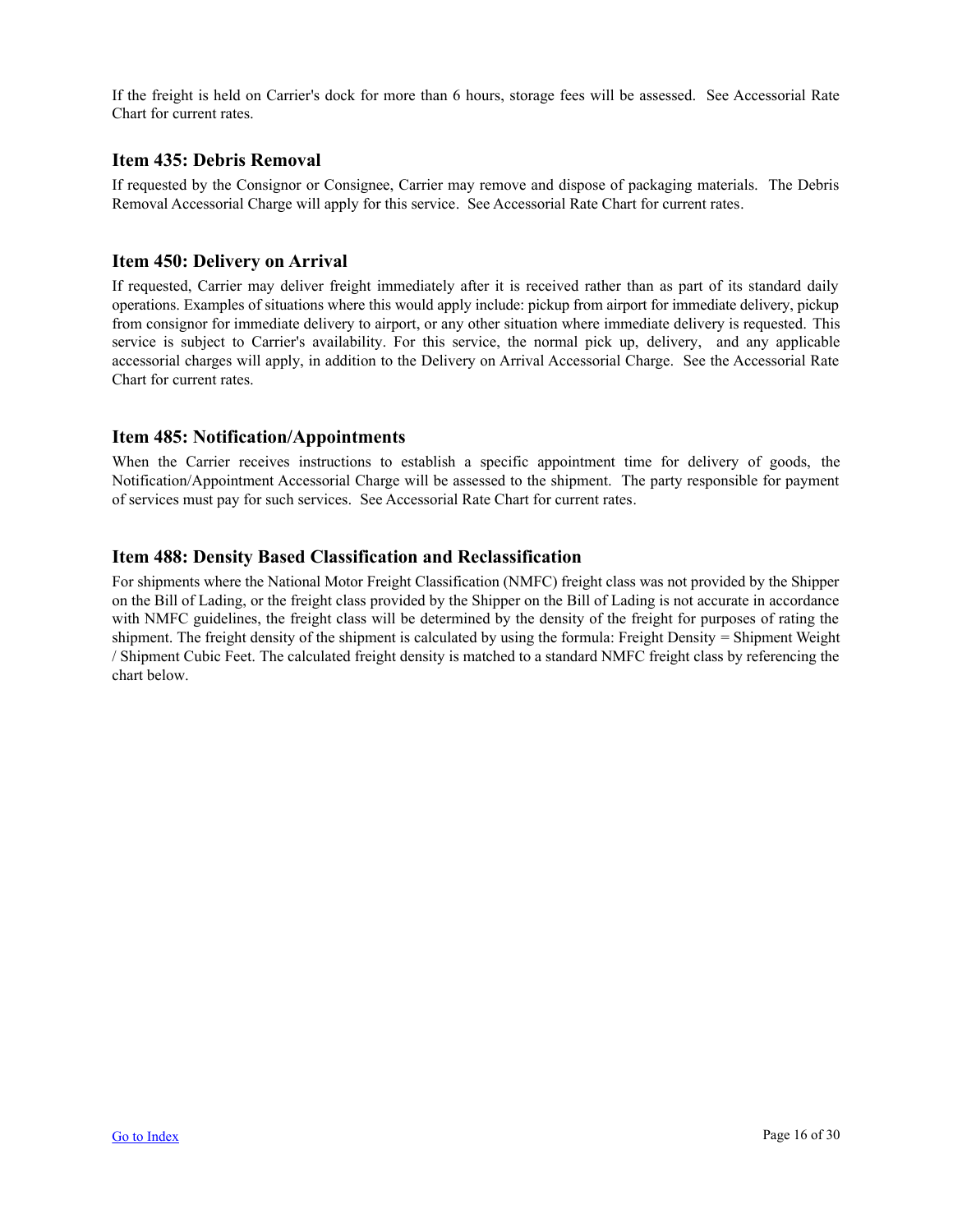<span id="page-16-0"></span>

| Density $>=$   | Density $\leq$ | <b>Freight Class</b> |
|----------------|----------------|----------------------|
| 50             | 999,999        | 50                   |
| 35             | 50             | 55                   |
| 30             | 35             | 60                   |
| 22.5           | 30             | 65                   |
| 15             | 22.5           | 70                   |
| 13.5           | 15             | 77.5                 |
| 12             | 13.5           | 85                   |
| 10.5           | 12             | 92.5                 |
| 9              | 10.5           | 100                  |
| 8              | 9              | 110                  |
| 7              | 8              | 125                  |
| 6              | 7              | 150                  |
| 5              | 6              | 175                  |
| 4              | 5              | 200                  |
| 3              | $\overline{4}$ | 250                  |
| $\overline{c}$ | 3              | 300                  |
| $\mathbf{1}$   | $\overline{c}$ | 400                  |
| $\overline{0}$ | $\mathbf{1}$   | 500                  |

When Freight Dimensions or NMCF freight class are not provided by the Shipper, the shipment will be rated using the 150 freight class. The shipment will be subject to inspection by Carrier. The rate is subject to change based on using the actual freight density of the shipment, as determined by Carrier during inspection of shipment and applying the rating method described earlier in this section.

For shipments containing multiple handling units with different freight densities or multiple pieces with different NMFC freight classifications, the shipment will be rated by using the the rating method described earlier in this section by using the average freight density of the entire shipment and referencing the chart above to determine the appropriate NMFC freight class to be used for purposes of rating the shipment.

#### Reclassification Charge

If an inaccurate NMFC freight class is provided by the Shipper, the Carrier reserves the right to charge a Weight and Inspection accessorial charge. See Accessorial Rate Chart for current rates.

## **Item 490: Application of Dimension Weight**

Dimensional or Dim weight is determined by multiplying length, times width, times height (in inches). Fractions of inches shall be rounded up to the nearest inch before calculation. Divide the total by 172 to determine dimensional weight.  $(L x W x H)/172 = Dim Weight$ 

Irregular shaped items are squared, multiplying the largest dimension, in inches, by itself. Then multiply the result by the length or height, in inches, to determine cubic inches.

Each shipment is subject to the Dimension Weight guidelines, unless the shipment was rated using NMFC classification guidelines, Carrier specified Density Based Classification (Item 488), or the shipment was rated by unit or pallet. Freight charges shall be determined by applying the greater of the dimensional and the actual weight. In addition to the verification fee, all applicable freight, fuel surcharge, and additional service fees will be modified accordingly.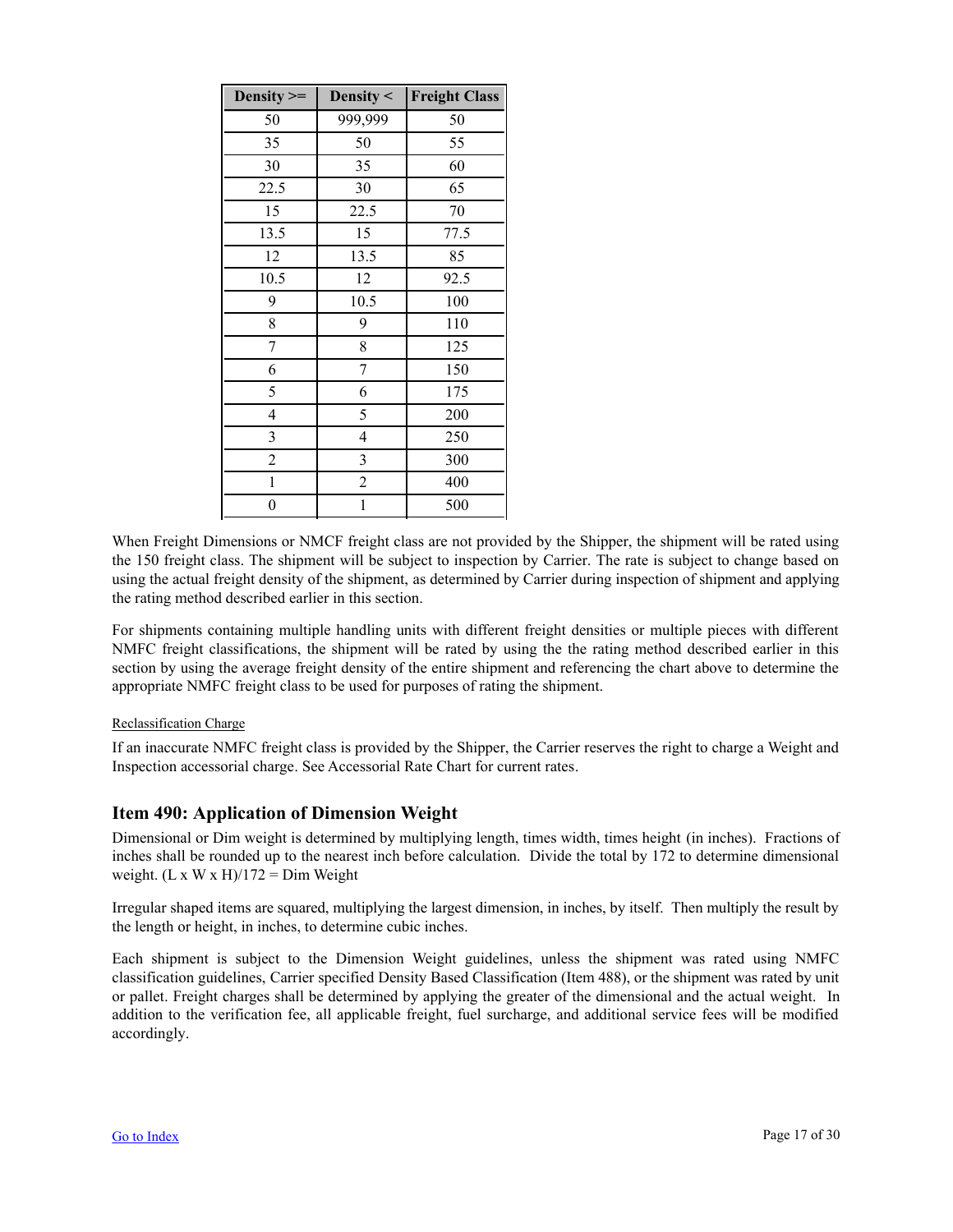## <span id="page-17-0"></span>**Item 495: Packing**

When Consignor requests that freight be packaged by Carrier, the Packaging Accessorial Charge will be assessed. This charge is assessed as an hourly rate. Billable hours will include travel to and from the pick up location to the Carrier's terminal, if done outside of Carriers standard pick up and/or delivery operations. See Accessorial Chart for current rates.

Consignors or Consignees may provide pallets and packaging materials for packing services. Carrier is not liable to Consignor or Consignee for loss or damage of pallets or packing materials. If Carrier is required to transport materials and line haul services are required, freight charges shall apply. If requested by Consignor and it is operationally feasible for the Carrier, Carrier may provide pallets and packaging materials which shall be charged as per quote.

When requested by the Consignor or Consignee, Carrier may document serial numbers and inventory which shall be provided to the Consignor or Consignee as directed. The Packing Accessorial charge will apply.

## **Item 500: Detention**

When the Carrier is delayed by the Consignor or Consignee for loading or unloading, detention charges will begin upon the expiration of the applicable free time allowed.

Free time will begin when the Carrier notifies the Consignor or Consignee that the vehicle is available for loading or unloading.

For calculation of detention charges, fractions of an hour will be rounded to the next quarter hour and billed accordingly.

Detention periods end when the Consignor or Consignee notifies the Carrier that the vehicle is available for movement. Failure to notify the Carrier will not absolve the Consignor or Consignee from paying applicable charges.

#### Detention With Power

The Detention With Power Accessorial will apply when Carrier is detained with a powered delivery vehicle (Tractor, Straight Truck, Cargo Van, etc.) for more than 30 minutes. See Accessorial Rate Chart for current rates.

#### Detention Without Power

The Detention Without Power Accessorial will apply when an unpowered delivery equipment (Trailer, etc.) is detained for more than 60 minutes. See Accessorial Rate Chart for current rates.

## **Item 560: Extra Labor**

Labor

When additional assistance is requested by the Consignor, Consignee or Third Party Payer to complete a pick up or delivery and Carrier is required to mobilize an additional labor resource to facilitate the request, an Extra Labor Accessorial Charge will be assessed. This charge will be assessed on an hourly basis and the calculation of the total hours required will begin from the time that the extra labor departs from the Carrier's facility and ends when the extra labor returns to the Carrier's facility. If the extra labor does not immediately return to the Carrier's facility, the extra labor hours end when the extra labor departs from the Consignor or Consignee's location. See Accessorial Rate Chart for current rates.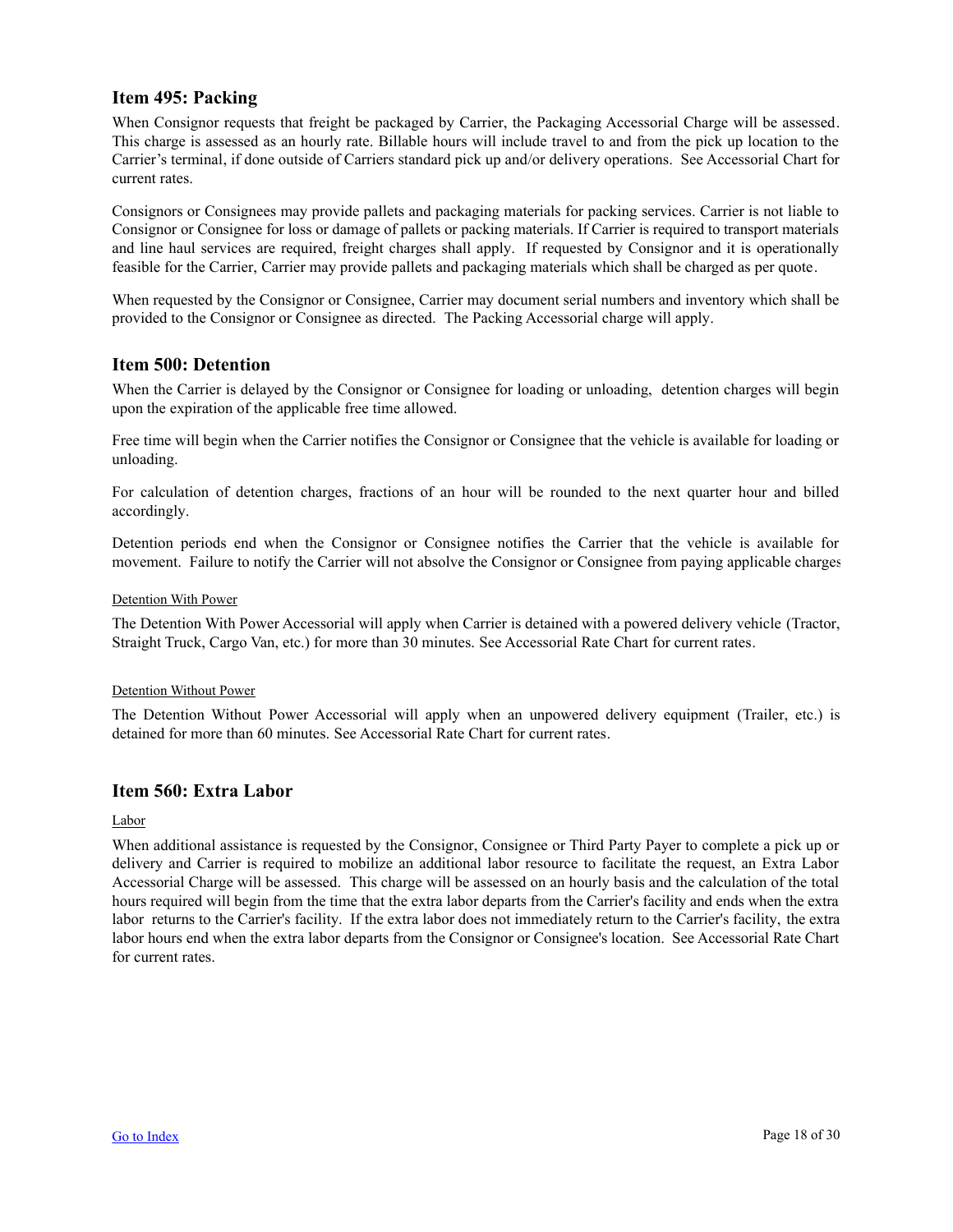#### <span id="page-18-0"></span>Mileage

When additional assistance is requested by the Consignor, Consignee or Third Party Payer to complete a pick up or delivery and Carrier is required to mobilize additional labor resource independently to facilitate the request, an Extra Labor Mileage Accessorial Charge will be assessed. The Extra Labor Mileage is assessed for round trip miles from the extra labor resource's place of origin to the place of service and does not include the labor resource's hourly travel time. It only includes use of the vehicle. The Extra Labor Accessorial will apply in addition to the Extra Labor Miles Accessorial when an additional labor resource is required to mobilize independently. See Accessorial Chart for current rates.

## **Item 562: Glass Surcharge**

The Glass Accessorial charge will be assessed to any shipment containing glass, such a windshields, mirrors, glassware, etc.. If multiple glass items are included in one shipment, only one charge will be applied. See Accessorial Chart for current rates.

## **Item 566: Inside Pick up or Delivery**

When a Consignor or Consignee requests and the Carrier's operating conditions permit, Carrier may move all or part of shipments from or to positions beyond the point directly accessible, immediately adjacent to the vehicle, or beyond the first threshold of the structure. Such shipments are subject to an Inside Pickup & Delivery Accessorial Charge. See Accessorial Rate Chart for current rates.

Service to an upper or lower story will be provided only when an elevator or escalator is available or pre-delivery notification is made and authorization is obtained from the Carrier.

## **Item 567: Hazardous Materials**

Carrier may accept only certain hazardous materials for transportation, only upon Carrier's prior written consent. All shipments containing hazardous materials must be properly classified, described, packaged, marked, labeled, and in proper condition for transportation according to the applicable regulations and requirements. Carrier accepts only certain hazardous materials. See Item 780 Prohibited Articles. Consignor must be expert in regulations regarding the packaging, handling, storing, and transporting of the hazardous materials in its possession. Consignor shall not rely on information obtained from the Carrier or its employees, representatives, or agents. In no case shall the Carrier be liable for information or instruction regarding hazardous materials handling that is provided to the Consignor or Consignee by its employees, representatives, or agents.

Consignor shall indemnify the Carrier for all costs, fees, and expenses incurred as a result of the Consignor's violation of any such local, state, and federal law or regulations.

A Hazardous Materials Accessorial charge will be assessed to shipments containing materials that are considered hazardous and must be declared as such according to federal regulations. See the Accessorial Rate Chart for current rates.

Nothing in this rule shall obligate the Carrier to transport shipments beyond the scope of its operating certificates or in violation of any law, regulation, or ordinance.

A notice of 24 hours must be given to Carrier before tendering shipments that contain more than 1,000 pounds of hazardous materials.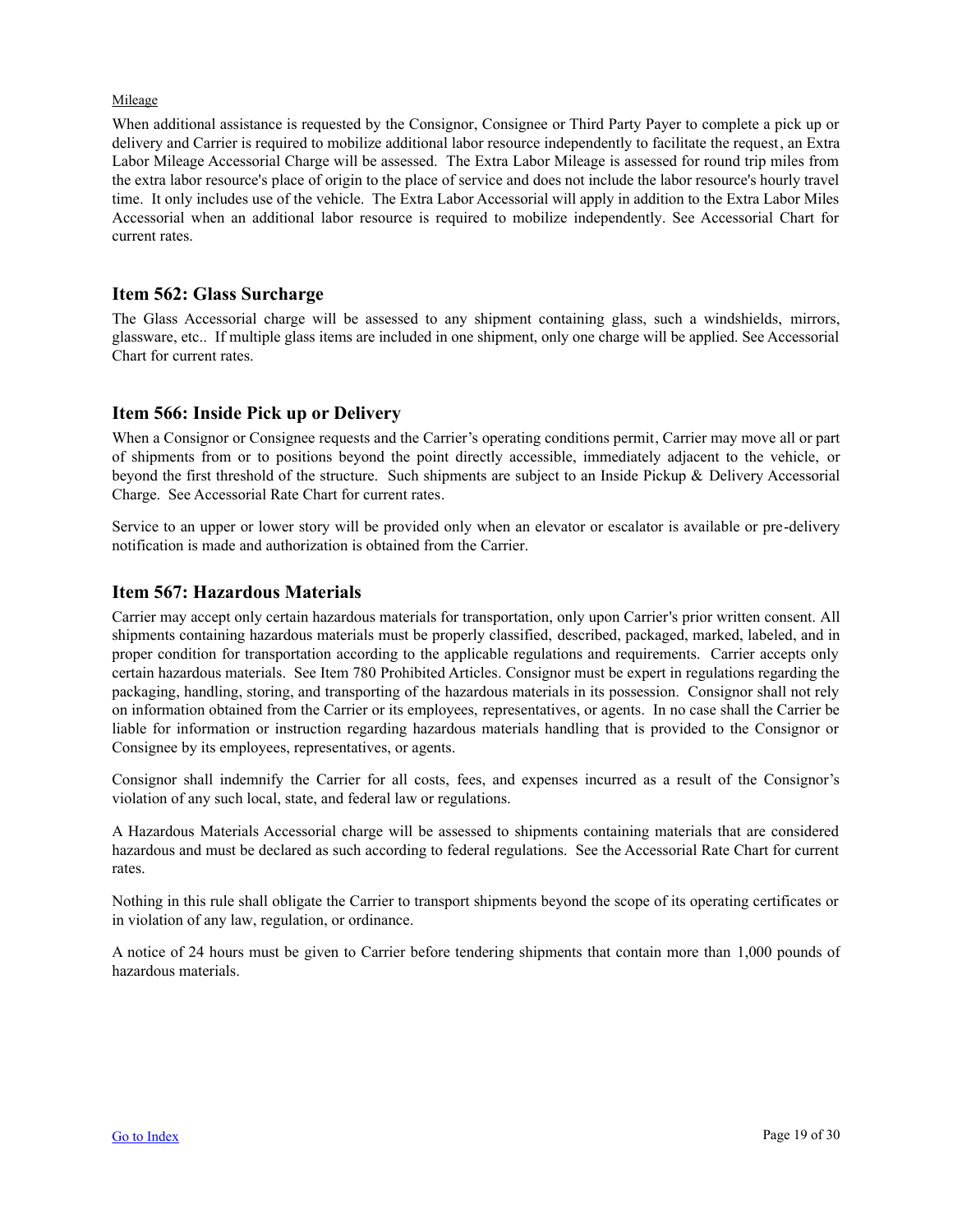## <span id="page-19-0"></span>**Item 568: Fuel Surcharge**

A fuel surcharge shall be applied to freight charges using the following matrix. Fuel prices are based on the average National diesel price per U.S. gallon as listed by the Department of Energy every Monday and effective on Tuesday. If the current fuel price exceeds the maximum price listed in the matrix below, the applicable fuel surcharge can be determined by adding one half of one percent (1/2%) for each five cents in excess of the maximum fuel price listed in the matrix.

Fuel Matrix

| \$1.100 to \$1.200 17.00%  | \$2.500 to \$2.600 24.00% | \$3.700 to \$3.750 31.00% | \$4.400 to \$4.450 38.00%  |  |
|----------------------------|---------------------------|---------------------------|----------------------------|--|
| \$1.200 to \$1.300 17.50%  | \$2,600 to \$2,700 24.50% | \$3.750 to \$3.800 31.50% | \$4.450 to \$4.500 38.50%  |  |
| \$1.300 to \$1.400 18.00\% | \$2,700 to \$2,800 25,00% | \$3.800 to \$3.850 32.00% | \$4.500 to \$4.550 39.00%  |  |
| \$1.400 to \$1.500 18.50\% | \$2,800 to \$2,900 25,50% | \$3.850 to \$3.900 32.50% | \$4.550 to \$4.600 39.50%  |  |
| \$1.500 to \$1.600 19.00%  | \$2.900 to \$3.000 26.00% | \$3.900 to \$3.950 33.00% | \$4,600 to \$4,650 40,00%  |  |
| \$1.600 to \$1.700 19.50\% | \$3,000 to \$3,100 26.50% | \$3.950 to \$4.000 33.50% | \$4.650 to \$4.700 40.50%  |  |
| \$1.700 to \$1.800 20.00%  | \$3.100 to \$3.200 27.00% | \$4,000 to \$4,050 34,00% | \$4.700 to \$4.750 41.00\% |  |
| \$1.800 to \$1.900 20.50%  | \$3.200 to \$3.300 27.50% | \$4.050 to \$4.100 34.50% | \$4.750 to \$4.800 41.50\% |  |
| \$1.900 to \$2.000 21.00%  | \$3.300 to \$3.400 28.00% | \$4.100 to \$4.150 35.00% | \$4.800 to \$4.850 42.00%  |  |
| \$2,000 to \$2,100 21.50%  | \$3.400 to \$3.500 28.50% | \$4.150 to \$4.200 35.50% | \$4.850 to \$4.900 42.50%  |  |
| \$2.100 to \$2.200 22.00\% | \$3.500 to \$3.550 29.00% | \$4.200 to \$4.250 36.00% | \$4.900 to \$4.950 43.00%  |  |
| \$2.200 to \$2.300 22.50\% | \$3.550 to \$3.600 29.50% | \$4.250 to \$4.300 36.50% | \$4.950 to \$5.000 43.50%  |  |
| \$2,300 to \$2,400 23,00%  | \$3,600 to \$3,650 30,00% | \$4.300 to \$4.350 37.00% | \$5,000 to \$5,050 44,00%  |  |
| \$2.400 to \$2.500 23.50%  | \$3.650 to \$3.700 30.50% | \$4.350 to \$4.400 37.50% | \$5.050 to \$5.100 44.50%  |  |

## **Item 569: TSA Handling**

Carrier must be notified in advance if a shipment is destined for transportation on a commercial airline. Such shipments and any others that require special security measures to comply with TSA or DOT regulations shall be assessed a TSA Handling Accessorial. If the requested service is also subject to the Airport Pickup and Delivery Accessorial, only the TSA Handling Accessorial will be assessed. See Accessorial Rate Chart for current rates.

## **Item 570: Liftgate Service**

If at the place of pick up or delivery, freight cannot be safely loaded or unloaded by the driver alone and/or if requested by the Consignor or Consignee, liftgate service may be provided. Liftgate service is contingent upon the carrier's equipment availability. Carrier may refuse to provide a liftgate service if it is determined that the characteristics of the freight present a potential safety hazard. The Liftgate Accessorial will apply for this service. See Accessorial Rate Chart for current rates.

The maximum acceptable weight for a shipment requiring a liftgate service is 2,000lbs, unless authorized by Carrier.

The maximum acceptable length for a shipment requiring a liftgate service is 72 inches, unless authorized by Carrier.

## **Item 575: Extreme Length**

Each handling units equal to or greater than 8 feet in length, weighting less than 75lbs AND with a girth less than 32 are subject to the Extreme Length Accessorial Charge. See Accessorial Rate Chart for current rates.

Shipments exceeding 20 feet in length are prohibited by the Carrier. If a shipment is tendered containing a unit that exceeds 20 feet and is inadvertently accepted by the Carrier, the shipment shall be subject to the extreme length fee and an additional \$50 per linear foot thereafter. In addition, Carrier shall have no liability for loss, damage, or failed transit time for shipments tendered and inadvertently accepted by Carrier that exceeds its extreme length limitation of 20 feet.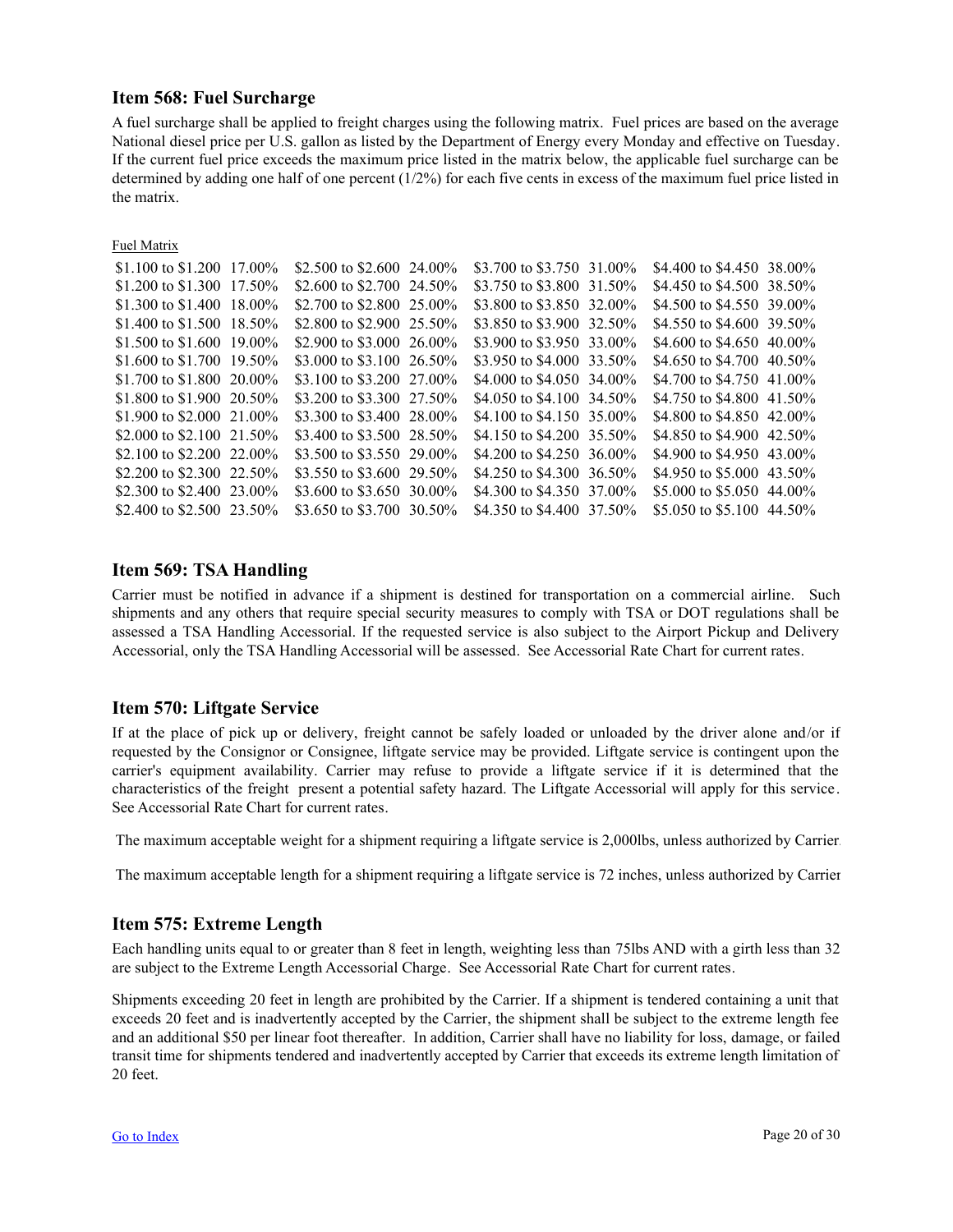<span id="page-20-0"></span>\*Girth is determined by measuring the entire distance around the width and height of the handling unit. A box measuring 10 inches in height and 6 inches in width has a girth of 32 inches.  $(10'' \times 2) + (6'' \times 2)$ .

### **Item 582: Sort and Segregation**

When Carrier is required to sort individual pieces of a shipment according to class, kind, brand, size, consignee location, or according to any other specification requested, the Sort and Segregation Accessorial will apply in addition to the normal freight charges. See Accessorial Rate Chart for current rates.

## **Item 583: Lumper Service**

When Carrier hires a third party lumper service for purposes of unloading freight at a consignee location, a lumper service fee will apply. An administration fee that is intended to cover the cost of the labor and the fees associated with coordinating the third party lumper service will also apply. The combination of the administration fee and the actual price paid by Carrier for the third party lumper service will be termed the Lumper Service Fee. The Lumper Service Fee will be in addition to the normal freight charges. See Accessorial Rate Chart for current rates.

## **Item 680: Packing or Packaging Requirements**

Where packing requirements are not provided in this tariff, or tariffs governed by this tariff, the packing requirement of the NMFC will apply.

## **Item 681: Photographs**

The Photograph accessorial fee applies when a customer requests photographs to be taken for a shipment when photographs would not typically be required. The fee does not apply to any photographs taken as part of Carrier's standard policies or procedures. Service is available only in select terminal cities and is assessed at Carrier's discretion. See Accessorial Rate Chart for current rates.

## **Item 710: Pallet-Rates and Definitions**

Except as otherwise specifically provided, when shipments are tendered to Carrier or transported in or on shipping carriers, containers, pallets, platforms, racks, reels or skids, such carriers are considered an integral part of the shipment and shall be delivered as part of the shipment to the Consignee on the bill of lading covering the movement.

Except as otherwise specifically stated, rates, and charges dependent on price per pallet named in tariffs, in contracts and all other supporting correspondence or documentation shall be limited to pallets not exceeding 48"(Length) X 48" (Width) X 96"(Height) or 2,000 pounds. Freight rated as a pallet will be considered a PALLET RATE and will be subject to liability limits associated with such as shown in the General Limitations of Liability section of this tariff.

For rating purposes, pallets exceeding the maximum weight and/or dimensions stated in item or contract will be rated as follows: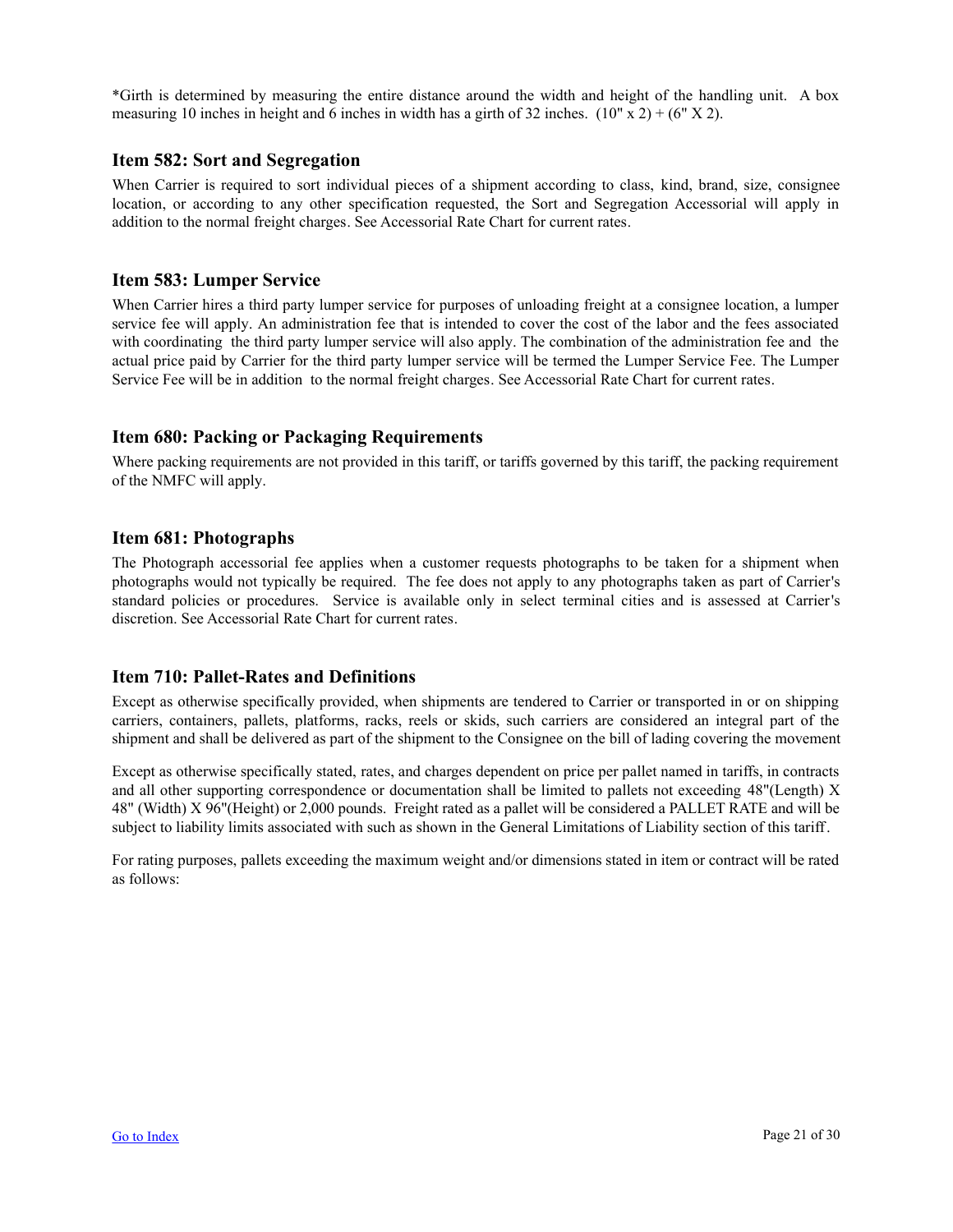<span id="page-21-0"></span>

| <b>Rate As</b> | <b>Maximum</b> |                |               |        |
|----------------|----------------|----------------|---------------|--------|
| <b>Pallets</b> | SqFt           | Length         | <b>Height</b> | Weight |
| 1.00           | 16             | $\overline{4}$ | 5             | 2,000  |
| 1.25           | 16             | $\overline{4}$ | 8             | 2,500  |
| 1.50           | 24             | 6              | 5             | 3,000  |
| 1.75           | 24             | 6              | 8             | 3,000  |
| 2.00           | 32             | 8              | 5             | 4,000  |
| 2.50           | 32             | 8              | 8             | 4,000  |
| 2.50           | 40             | 10             | 5             | 5,000  |
| 3.00           | 40             | 10             | 8             | 5,000  |
| 3.00           | 48             | 12             | 5             | 5,000  |
| 3.50           | 56             | 14             | 5             | 5,000  |
| 3.75           | 48             | 12             | 8             | 5,000  |
| 4.00           | 56             | 14             | 8             | 5,000  |
| 4.00           | 64             | 16             | 5             | 5,000  |
| 5.00           | 64             | 16             | 8             | 5,000  |

Pallets exceeding 8 feet in height, 64 square feet (length x width), or 5,000 pounds are prohibited unless preauthorized by Carrier.

Palletized shipments exceeding maximum dimensions or weight may not be rated using pallet pricing. Pallet rated shipments are not subject to dimensional or DIM rating except as specifically shown in the Pallet Rate Rule contained in this section.

Liftgate service is not available for palletized shipments exceeding 2,000 pounds, unless authorized by Carrier.

#### Carrier Supplied

When Consignor requests that pallets be provided, the Pallet Accessorial charge will be applied for each pallet used. See Accessorial Rate Chart for current rates.

## **Item 750: Pick up or Delivery Service**

Except as otherwise provided, rates in tariffs governed by this tariff include one pickup at one physical location and one delivery at one physical location by the Carrier during business hours.

Freight tendered for loading shall be so situated by the Consignor as to be directly accessible to the Carrier's vehicle. Freight will be unloaded at the delivery site immediately adjacent to the delivery vehicle.

Carrier will furnish one person per vehicle for loading or unloading. Extra labor for loading or unloading may be contracted according to the terms in Item 560.

Loading or unloading does not include assembling, packing, unpacking, dismantling, inspecting, sorting or segregating freight; nor does it include opening of package or unitized shipments, including shrink wrapped or bonded freight or skids.

Loading or unloading does not include the use of specialty equipment. Carrier's employee or agent may operate pallet jack, hand truck, 4-wheel cart, or electronically operated jack of a non-riding type. When Carrier provides the use of a pallet jack, mechanical or otherwise, the Pallet Jack Accessorial Charge will apply. See Accessorial Rate Chart for current rates.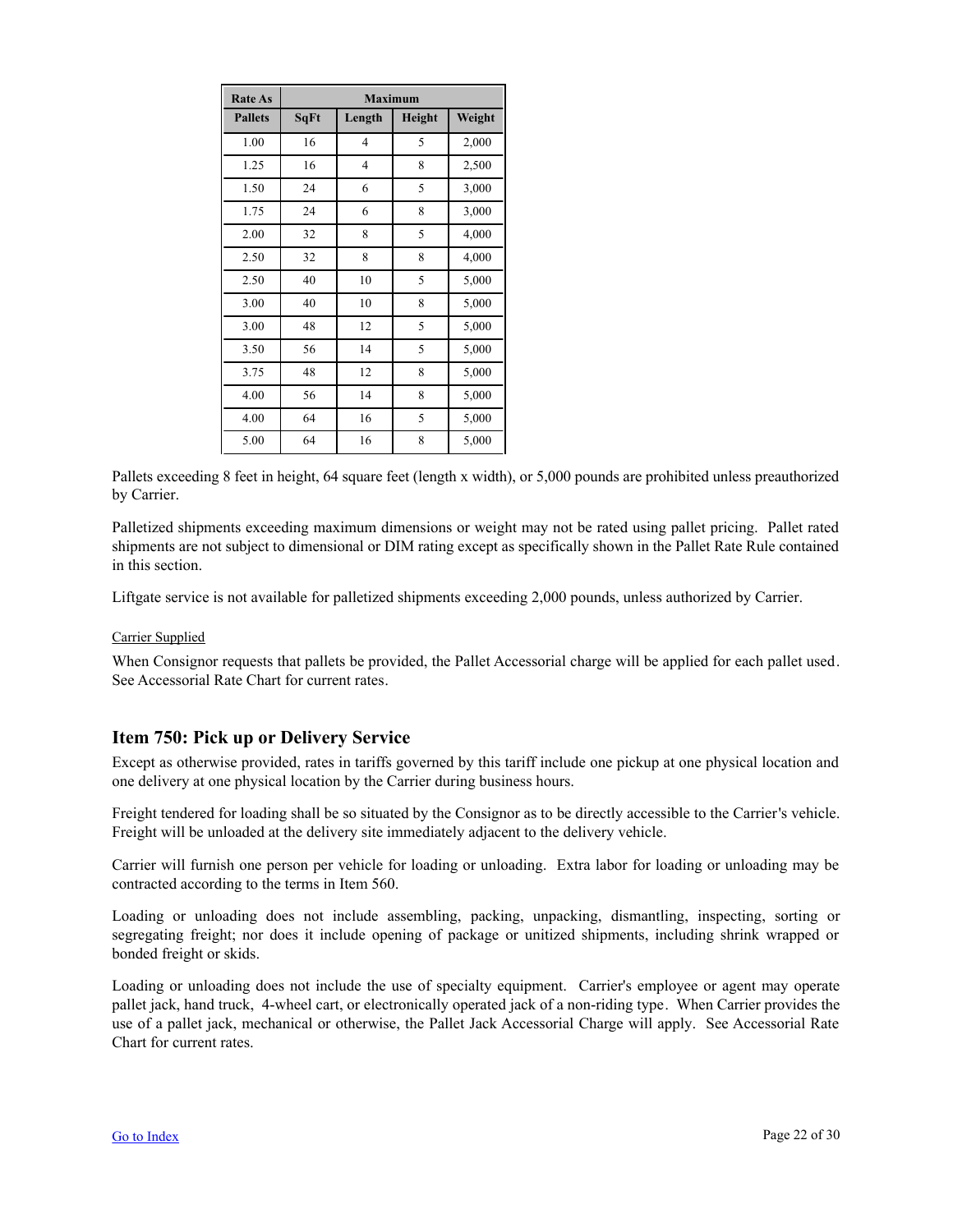#### <span id="page-22-0"></span>Deliver Without Signature (Drop Release)

When the Consignor, or owner of the freight, has made written arrangements with the Carrier, freight consigned to locations where no representative of the Consignee or owner of the freight, is present or available to receive the shipment, the freight will be delivered, unloaded, and left unattended at the designated place. Once delivered the Carrier shall not be liable for subsequent loss or damage of the freight.

Consignors or Consignees may provide a "standing drop release agreement" to be kept on file with the Carrier granting authorization for Carrier to deliver all shipments without signature. In lieu of a "standing drop release agreement", Consignors or Consignees may provide written authority for the Carrier to drop shipments without signature. To request a drop release for a specific shipment(s), the Consignor or Consignee must provide a written agreement including the date, Pro number of the shipment to be released, printed name and signature of the person granting authorization for the drop release.

#### No Contact Delivery (NCD)

In response to COVID-19 and the CDC (Center of Disease Control) federal guideline regarding "Social Distancing" Carrier has developed a No Contact Delivery (NCD) process. This will allow drivers to follow the CDC's recommended social distancing practices. During a "No Contact Delivery," the consignee will be present, but not be required to physically sign for the freight. Instead, the delivery will be notated as NCD, along with the name of the person receiving the freight. A picture of the freight will be taken to show the condition of the freight at point of delivery. Carrier reserves the right to discontinue No Contact Deliveries at their discretion once CDC has lifted their federal guideline regarding Social Distancing.

## **Item 751: DC or Food Warehouse and Shopping Malls**

#### DC or Food Warehouse

When pick up or delivery service is requested at a retail distribution warehouse or food warehouse, the DC or Food Warehouse Accessorial will apply. Other fees such as, but not limited to detention and lumper service will be applicable in addition to the DC or Food Warehouse Surcharge. See Accessorial Rate Chart for current rate.

#### Shopping Malls

When pick up or delivery service is requested at a shopping mall, the Shopping Mall Accessorial will apply. Other fees such as, but not limited to detention, liftgate, and inside will be applicable in addition to the Shopping Mall Surcharge. See Accessorial Rate Chart for current rate.

#### **Item 752: High Cost - Remote Location**

When the Carrier is requested to perform a pick up or delivery service in a city designated as a High Cost location, a fee assigned by carrier will be assessed. To determine the applicable zip codes and the appropriate fee, please see the following link.

http://www.shipcc.com/files.aspx?xls=hicost

## **Item 753: Pick up or Delivery at Residential and Limited Access Locations**

#### Residential Locations

When Carrier is required to provide pick up or delivery service at place of residence, the Residential Accessorial will apply. If the service point is also considered a rural delivery, the Residential Accessorial charge will still be applied and the Rural Delivery Accessorial charge will be added.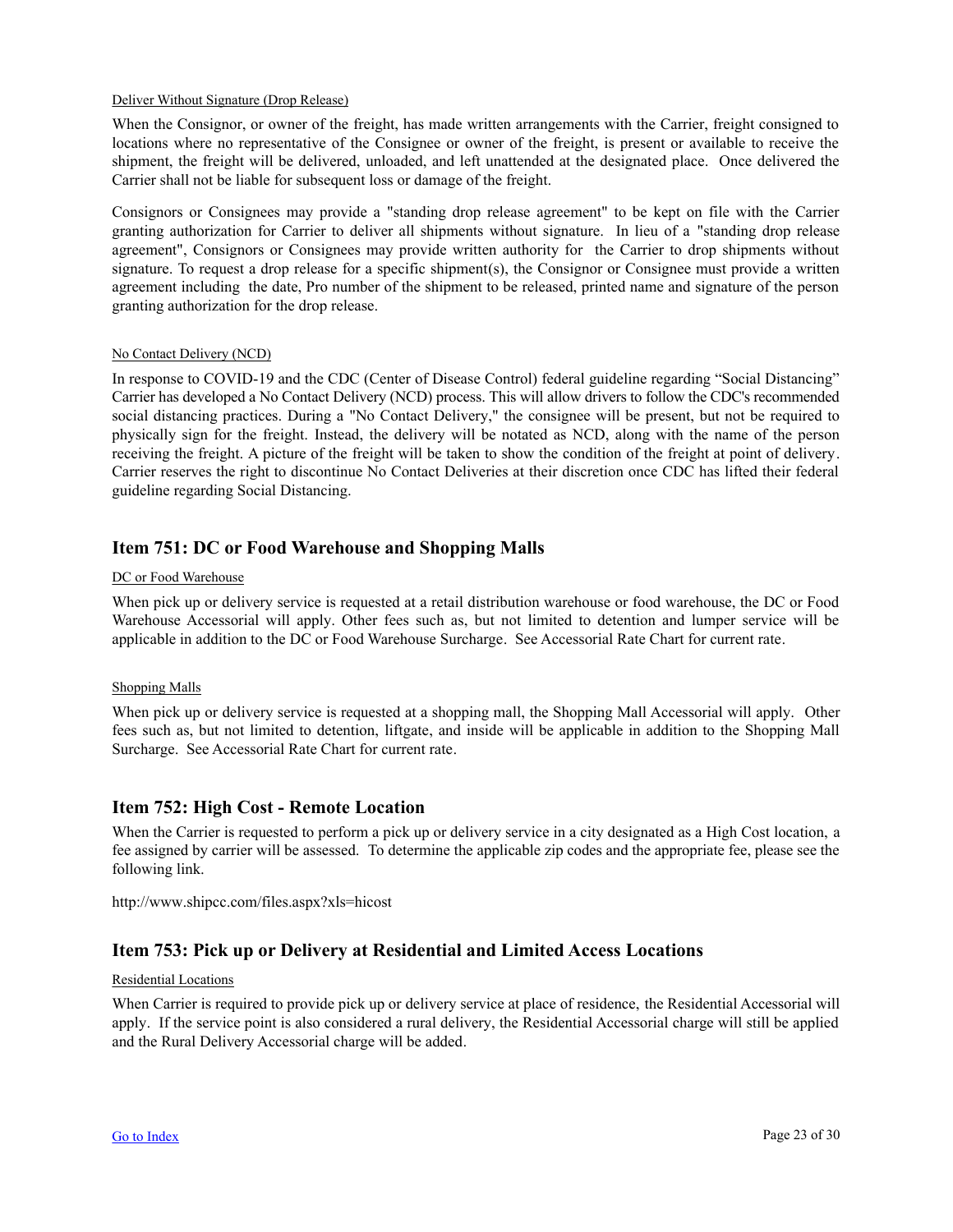<span id="page-23-0"></span>Before attempting pick up or delivery to residential locations, the carrier must reach agreement with the Consignee or Consignor regarding the date and time (approximate) of delivery. This notification may be provided by the Consignor on the bill of lading, or by verbal or written agreement between the Carrier and Consignee. In any case, some mutually agreed upon arrangement for delivery must be made before tender of delivery is initially attempted.

#### Limited Access Locations

When pickup or delivery service is provided at a commercial establishment – not open to the public, school, church, camp, construction site, country club, convention center, estate, fair or carnival, farm, mini-storage warehouse, storage unit, rectory, convent, prison, detention center, military base, oil fields or other such facilities on the premises, the Limited Access Accessorial will apply.

Limited Access Accessorial may also apply when special arrangements, obstacles, conditions, or local ordinance prohibit safe access to the location in the equipment standard to the pickup or delivery location. Carrier reserves the right to determine a location to be considered Limited Access during time of pick up or delivery.

If through no fault of the Carrier, the pick up or delivery of a residential or limited access shipment can not be accomplished and was attempted, the shipment shall be subject to the Notification/Appointment, Multiple Attempt and the applicable Residential, Rural Route, Limited Access Accessorial Charges, in addition to all other applicable freight or accessorial charges. See Accessorial Rate Chart for current rates.

## **Item 754: After Hours Service**

#### Weekend/Holiday

When requested and the operational requirements can be met by the Carrier, pick up and delivery service may be provided by the Carrier on Saturday, Sunday or Holidays. In addition to all other freight or service charges, the After Hours\_Weekend-Holiday Accessorial Charge will apply . See Accessorial Rate Chart for current rates.

#### Monday-Friday

If pick up or delivery service is requested between the hours of 5:30 pm and 7:30 am, Monday through Friday, and if it is operationally feasible for the Carrier, the Carrier may accommodate the request. In addition to applicable freight or service charges, the After Hours Service Mon-Fri Accessorial Charge will Apply. See Accessorial Rate Chart for pricing. Service is not available in all markets and requires preapproval.

Charges for After Hours Service must either be paid before service is performed or guaranteed to the satisfaction of the Carrier. Service is not available in all locations and Carrier is not obligated to perform the service.

## **Item 755: Time Specific Service**

If pick up or delivery service is requested during a specific time window between the hours of 7:30am and 5:30pm, Monday through Friday, and if it is operationally feasible for the Carrier, the Carrier may accommodate the request. In addition to applicable freight or service charges, the Time Specific Accessorial Charge will Apply. See Accessorial Rate Chart for pricing.

## **Item 756: Las Vegas, NV Limited Access**

All shipments origination or destined to a location identified as a Convention Center and/or Warehouse, Exposition Center and/or Warehouse, or Casino located in Las Vegas, NV will be subject to a fee assigned by the Carrier. Other fees such as, but not limited to detention and time specific will be applicable in addition to the Las Vegas, NV Limited Access. See Accessorial Rate Chart for current rate.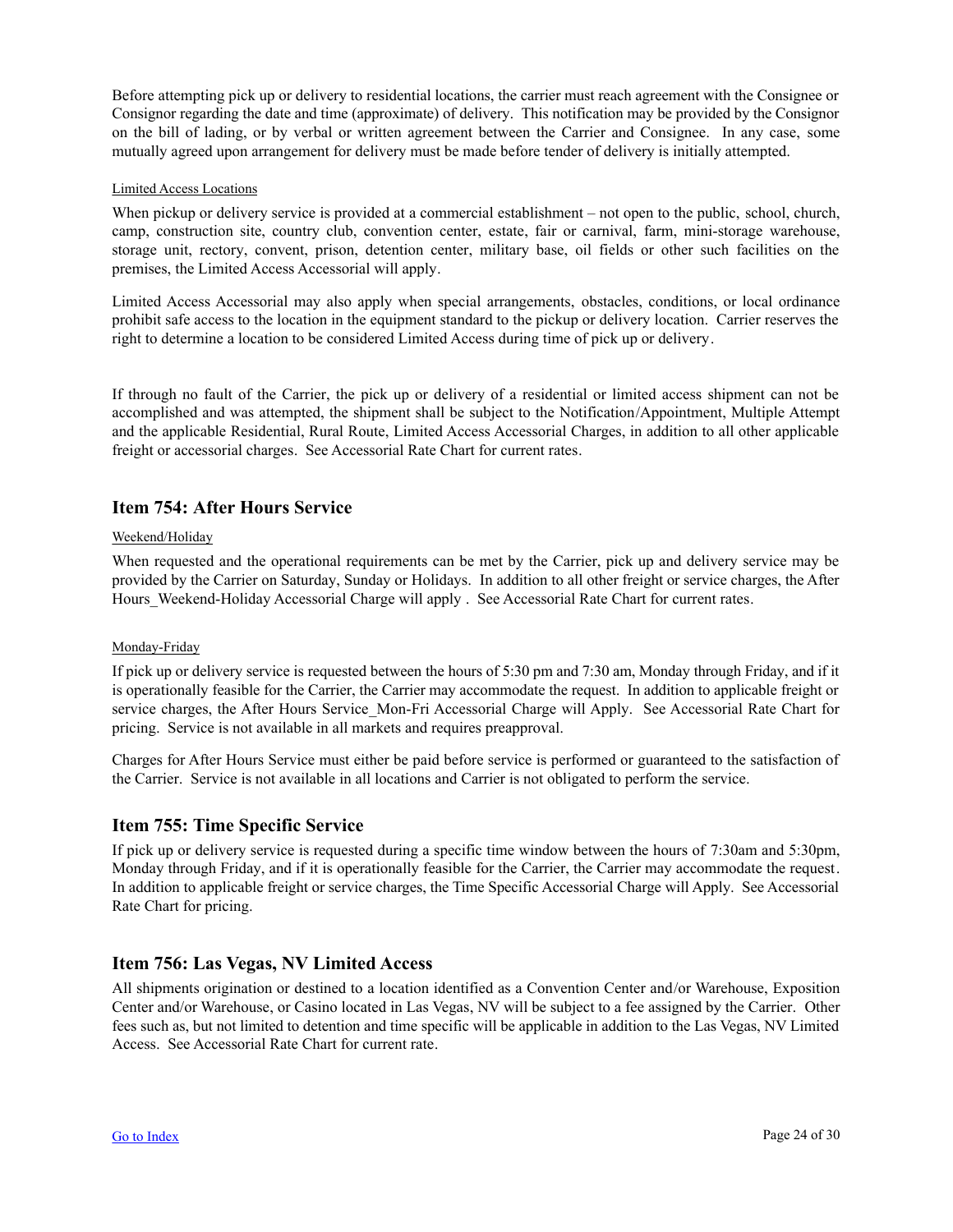## <span id="page-24-0"></span>**Item 757: Airport Pick up or Delivery**

When Carrier must pick up or deliver freight to or from an airport, the Airport Pick-up or Delivery Accessorial Charge will apply. This service is subject to Carrier's availability. See Accessorial Chart for current rates.

## **Item 758: New Mexico Gross Receipts Tax**

If a pick up and delivery is requested within the state of New Mexico a Gross Receipts Tax will be applicable to the total freight charges. See Accessorial Rate Chart for pricing.

## **Item 759: California Compliance Surcharge**

When the Carrier is requested to perform a pickup or delivery service to the state of California will be subject to a fee assigned by the Carrier. Other fees such as, but not limited to Hicost will be applicable in addition to the California Compliance Surcharge. See Accessorial Rate Chart for current rate

## **Item 760: Weight, Dimension and Inspection**

Weight and dimensions (length, width, and height), in inches, of each handling unit shall be shown on the original bill of lading when tendered to the Carrier at the time of shipment. Carrier reserves the right to verify dimensions, classification, and weight. In addition to the verification fee, all applicable freight, fuel surcharge, and additional service fees will be modified accordingly. Charges will apply for reweight variances exceeding 50 pounds from stated bill of lading weight. If Consignor fails to provide weight, dimensions, and classification, the Consignor agrees to accept the weight, dimensions, and class determined by the Carrier.

## **Item 766: Precedence (Priority) of Rules**

This tariff will take precedence when conflicting with a tariff published in the National Motor Freight Classification NMF 100 series.

## **Item 769: Prepayment or Guarantee of Charges**

A PREPAID shipment will be billed to and paid by Consignor and such billing will include all transportation, accessorial or other applicable charges.

A COLLECT shipment will be billed to and paid by the Consignee and such billing will include all transportation, accessorial or other applicable charges.

A THIRD-PARTY shipment will be billed to and paid by a party who is not the Consignor or the Consignee and such billing will include all transportation, accessorial or other applicable charges. The third party must have established credit with the Carrier when the shipment is tendered to the Carrier. The Consignor must guarantee payment if the third party fails to do so within normal payment terms.

## **Item 780: Prohibited Articles**

EXTRAORDINARY VALUE ARTICLES will not be accepted for shipment nor as premiums accompanying other articles. Unless otherwise provided, the following property will not be accepted - Antiques, Bank bills, Coin, Currency, Notes, Deeds, Drafts, Valuable papers, of any kind, Original works of art, Postage stamps, Letters, Revenue stamps, Precious stones, Museum exhibits. Other prohibited items include - Human organs, Corpses, Firearms, Live animals or poultry, Infectious substances and any item otherwise prohibit by federal, state, or local law.

CARPET AND SHEET VINYL ROLLS are prohibited. Cartons of flooring are acceptable.

GRAIN BIN SECTIONS are prohibited.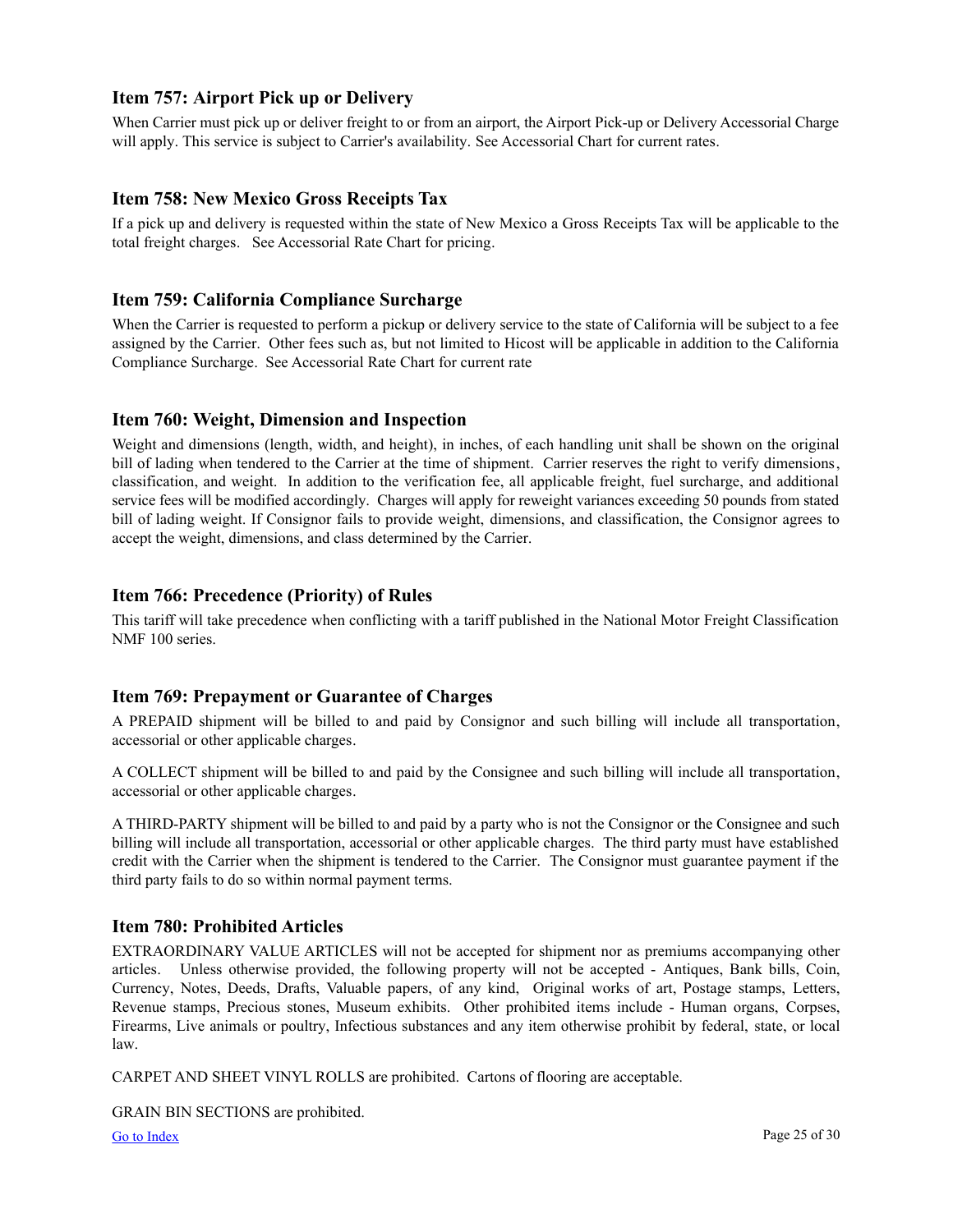<span id="page-25-0"></span>HAZARDOUS MATERIALS including Class 1.1- Mass Explosion Hazard, Class 1.2 - Projection Hazard, Class 1.3 - Fire and Minor Blast Hazard and/or Projection Hazard, Class 4.3 - Dangerous When Wet, Class 7 - Radioactive Material Type III, Hazardous Waste, More than 1.06 (1 liter) of Material Poisonous Hazard by Inhalation Hazard Zone A, More than 3500 gallons (13,248 liters) Liquid or Gases, More than 468 cubic feet (13.24 cubic meters) of solids.

Shipments containing CARBON BLACK are prohibited.

Shipments containing: Hemp in the raw, Hemp Plants, Hemp Seed, Hemp Leaves, Hemp Oil, Hemp Seed Oil, and CBD's derived from Hemp, Marijuana (including for medicinal or recreational use), CBD, Synthetic Cannabinoids, and any product that contains THC are prohibited.

In the event one of these prohibited articles is inadvertently picked up, Carrier accepts no liability for said articles and reserves the right to return the product to the Consignor or delay the shipment to allow for safe, damage-free transport. All values are in U.S. Dollars unless otherwise noted.

Consignor shall indemnify the Carrier for all costs, fees, and expenses incurred as a result of the Consignor's violation of any such local, state, and federal law or regulations or regulations or from tendering any prohibited item for shipment. Shipper will be responsible for all charges and handling fees that are related to recovery from Carrier terminal by shipper, final consignee, or another carrier.

Carrier reserves the right to collect from the customer or the shipment paying party the costs for: cleanup for trailers and other equipment; payment of freight charges; other property claims and personal injuries, including death; and damage and/or loss, including attorneys' fees and litigation costs, caused by or arising out of the transportation or storage of any prohibited article.

## **Item 785: Freight Liable to Cause Injury or Damage**

Carrier is not obligated to receive freight that is not safe to handle without injury or that is liable to damage other freight or Carrier's equipment. Such freight may be refused or delayed in transit to allow for handling without damage. See Item 790 Restricted Articles for additional information.

The Consignor, not the Carrier, is liable for any and all damages caused by shipping products harmful to other products without clear and proper disclosure. This applies whether or not the material is classified as a hazardous material. In addition, for hazardous materials, the Consignor shall ensure the article is properly packaged and the appropriate documentation is accurately completed and submitted to the Carrier at time of tender.

## **Item 790: Restricted Articles**

Restrictions apply to shipment of the following items. Carrier's inadvertent acceptance of product not meeting the restrictions outlined herein shall in no case negate the restrictions as outlined. Carrier accepts no liability for said articles and reserves the right to return the product to the Consignor or delay the shipment to allow for safe, damage-free transport.

AIR COMPRESSORS taller than 6 feet (including skid height) are prohibited. Compressors must be securely strapped and/or mounted to a pallet of size sufficient to support the weight of the compressor.

APPLIANCES must be factory packaged. Normal delivery service includes delivery to a warehouse, dock, or garage. For additional services, please contact the Special Services Department to check service availability and to obtain a quote.

ASSEMBLED FARM EQUIPMENT or FINISHED GOODS shall not exceed 4 feet in width and 6 feet in length. Articles must be safe to handle and transport as specified in Item 785 Freight Liable to Cause Injury or Damage.

AUGERS and AUGER COMPONENTS shall not exceed 26 feet in length and must be crated. Augers weighing more than 150 pounds must be palletized and moveable by forklift or pallet jack without causing damage.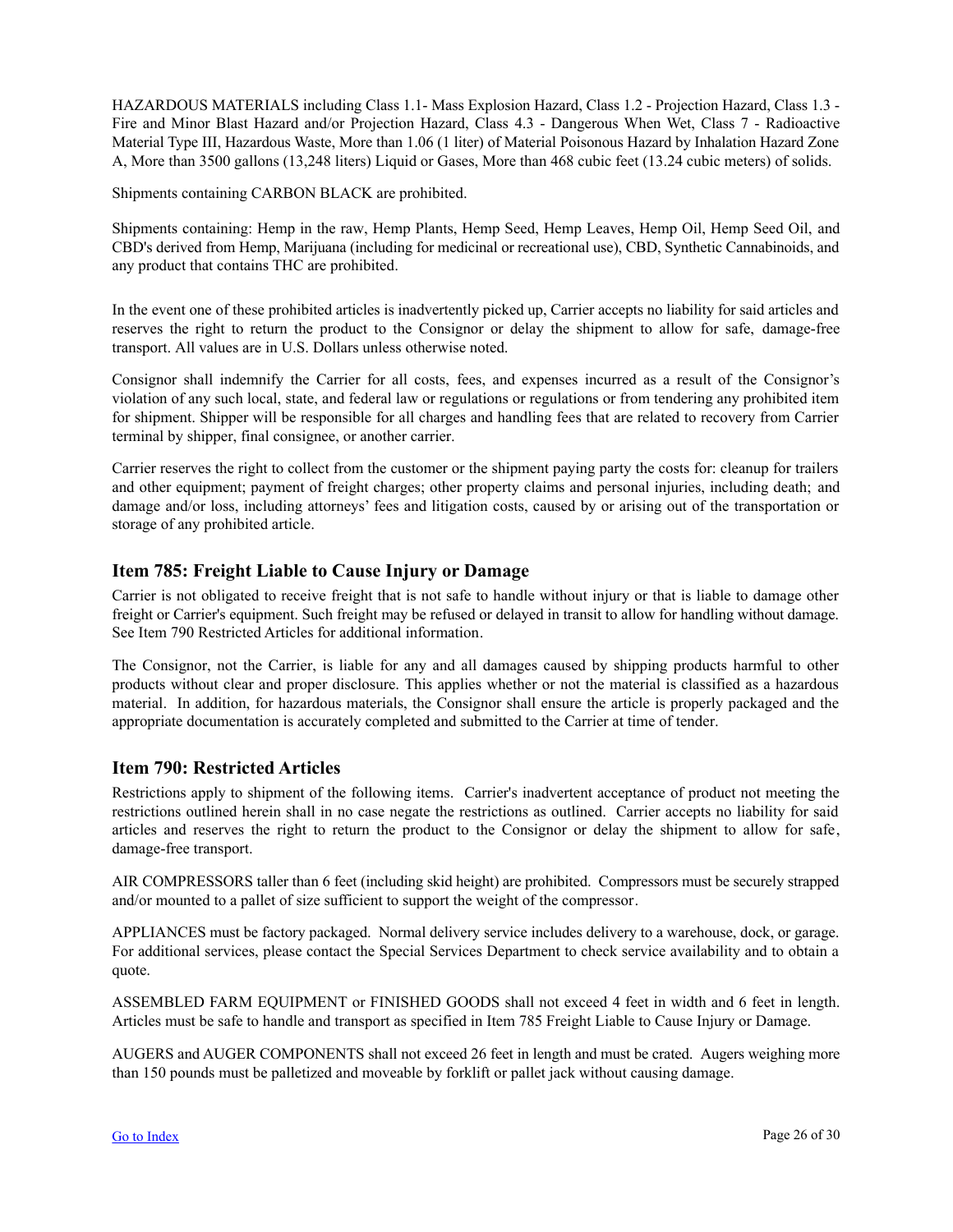<span id="page-26-0"></span>AUTO PARTS - BED LINERS, FRONT END CLIPS, SIDE PANELS, UNDERCARRIAGES, CAR TOPS, ETC. are subject to dimensionalized weighing. Shipments will be handled on a space-available basis and are subject to delay in transit.

BATH SURROUNDS, SHOWER STALLS, SAUNAS, etc. must be totally enclosed in factory packaging and are subject to rating by dimensional weight.

COUNTERTOPS must be boxed or crated and may not weigh more than 150 pounds. Carrier accepts no liability for damage of countertops.

DOORS AND DOOR FRAMES must not exceed 4 feet by 8 feet. Door frames without thresholds must be braced to prevent twisting. Doors must be enclosed in factory packaging. Doors containing windows will be subject to the Glass Accessorial Charge. See Accessorial Rate Chart for current rates.

ENGINES, TRANSMISSIONS, DRIVE TRAINS, REAR END DIFFERENTIALS must have fluids drained and be strapped to a pallet.

FREEZABLE GOODS must be protected by the Consignor using heat blankets or other protective equipment. Carrier does not supply these materials or provide freeze protection.

FREIGHT ON WHEELS must weigh less than 300 pounds, be less than 4 feet tall, and have operational locking wheels, which are secured upon loading. Scissor lifts, man lifts and boom lifts are prohibited.

FURNITURE must be factory boxed. Plastic wrap is not considered factory boxed. No single piece of furniture requiring hand loading or unloading may weigh more than 75 pounds OR it must be moveable with a two-wheel hand cart. Normal delivery service includes delivery to a warehouse, dock, or garage. For additional services, please contact the Special Services Department to check service availability and to obtain a quote.

GLASS WINDOWS weighing more than 75 pounds or exceeding 24 square feet (length x width) shall not be accepted. Restrictions may not apply if the windows are crated, palletized, or otherwise presented for shipment in a manner that allows for mechanical transfer of handling units. Windows must be totally enclosed in factory packaging OR the Consignor or Consignee must release Carrier from liability for damage. The Glass Surcharge will apply to each shipment. See Accessorial Rate Chart for current pricing.

MATTRESSES must be boxed. Carrier will accept mattresses wrapped in plastic, but will accept no liability for damage. Normal delivery service includes delivery to a warehouse, dock, or garage. For additional services, please contact the Special Services Department to check service availability and to obtain a quote.

MOTORIZED FREIGHT that is not crated or moveable by forklift or pallet jack must not exceed 4 feet in width and 6 feet in length. Such freight shall be loaded and unloaded by utilizing the equipment's power. The fuel tank shall be drained except for the amount of fuel required to load and unload the equipment.

PIPE, STEEL BEAMS, RODS, TUBES, SHAFTS, etc. must not exceed 150 pounds or 24 feet in length. Bunks of pipe will be accepted so long as the pipe is securely banded to a pallet equal to the length and width of the product. Pallets must be moveable by forklift or pallet jack. Pipe or bunks of pipe exceeding 10 feet in length will be subject to the Extreme Length Accessorial Fee. See Accessorial Rate Chart for current rates.

SNOWMOBILES, MOTORCYCLES, ATV'S AND SNOW BLOWERS must be crated and drained of any fluids. Uncrated equipment will be accepted; however, Carrier will accept no liability for damage caused during transit. If the shipment contains glass, the Glass Accessorial Charge will apply.

WINDSHIELDS must be packaged in sturdy cartons with appropriate separation between each piece of glass with no glass exposed from the carton. Windshields will be subject to the Glass Surcharge Accessorial.

#### **Item 820: Reconsignment**

The Consignor may request the Carrier to redirect a shipment once it has been tendered for shipment. Reconsigned shipments are subject to all applicable freight charges in addition to a Reconsignment fee. Charges shall be determined as follows.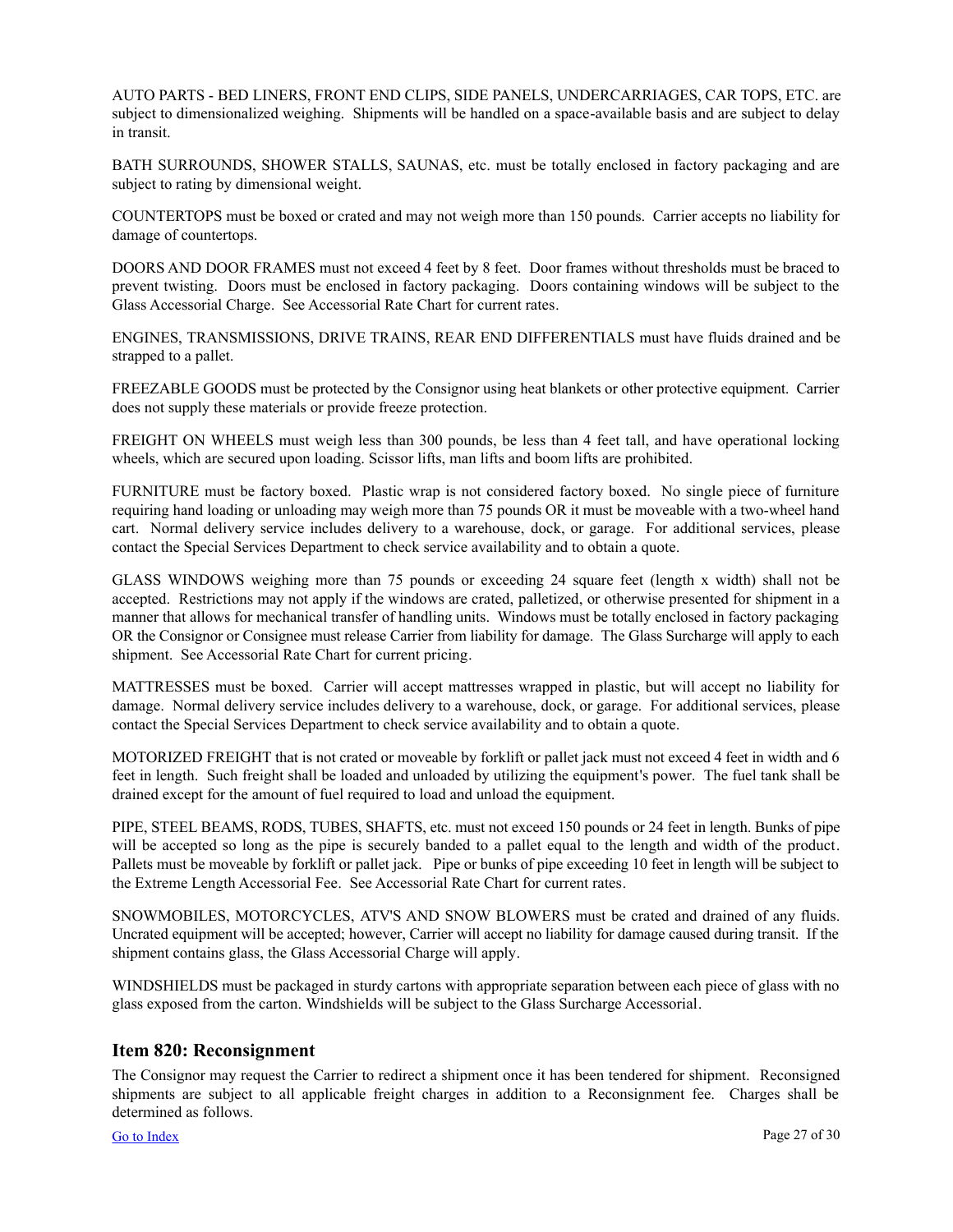<span id="page-27-0"></span>If the shipment has not dispatched from the terminal of origin, the Reconsignment Accessorial fee will be the only additional charge assessed related to this change in service. See Accessorial Rate Chart for current rates.

If the shipment has left the origin terminal, the Reconsignment Accessorial fee will be assessed, in addition to appropriate freight charges. See Accessorial Rate Chart for current rates.

If a shipment has been delivered before intercepted for Reconsignment, the charges for the shipment shall be due and payable. Recovery of the shipment and delivery to a different Consignee or Consignee address shall be considered a new and separate shipment.

## **Item 825: Rural Delivery Charge**

When pick up or delivery service is requested to be performed more than 5 miles from the nearest highway on the Carrier's normal line of travel or municipality served by the Carrier as a direct service point, a Rural Delivery Accessorial Charge will be added and is based on the number of off-route, round-trip miles incurred. See Accessorial Chart for the current mileage rate. If the pickup or delivery is also subject to the Residence Accessorial, both Rural Delivery and the Residential Accessorial will be assessed.

## **Item 830: Delivery Attempt**

When through no fault of the Carrier, freight is not delivered on the first attempt, a Multiple Attempt Accessorial Charge will be assessed on the next and each subsequent delivery attempt. See Accessorial Rate Chart for current rates. No additional delivery attempts will be made until an appointment is secured with the Consignee.

## **Item 850: Border Security**

When a shipment is moving across national boundaries, (ie. between the USA and Canada) the Border Security Charge will be applicable. See Accessorial Rate Chart for current rates.

#### **Item 855: Bond Charges**

When a shipment is moving across national boundaries, (ie. between the USA and Canada) and is required to be moved to an inland sufference warehouse until customs clearance is received, Bond Charges will be applicable. See Accessorial Rate Chart for current rates.

#### **Item 910: Storage**

When through no fault of the Carrier, freight is held in the Carrier's possession by reason, act, or omission of the Consignor or Consignee, such freight will be considered stored.

Stored shipments are subject to the Storage Accessorial Charge for each day, including weekends and holidays. See Accessorial Rate Chart for current rates. Charges shall be applied 48 hours after Consignor notification. The notification waiting period shall not including Saturday, Sunday, or Business holidays.

## **Item 980: Undelivered Returned Shipment**

Any undelivered shipment when returned to the Consignor, shall be returned subject to the following provisions:

The point of return shall be identical to the point of origin.

The original Consignor guarantees payment of the original move, the return move, and all other applicable charges.

The original returned shipment shall be subject to the Reconsignment, Marking and Tagging Accessorial and any other applicable accessorial fees. See Accessorial Rate Chart for current rates.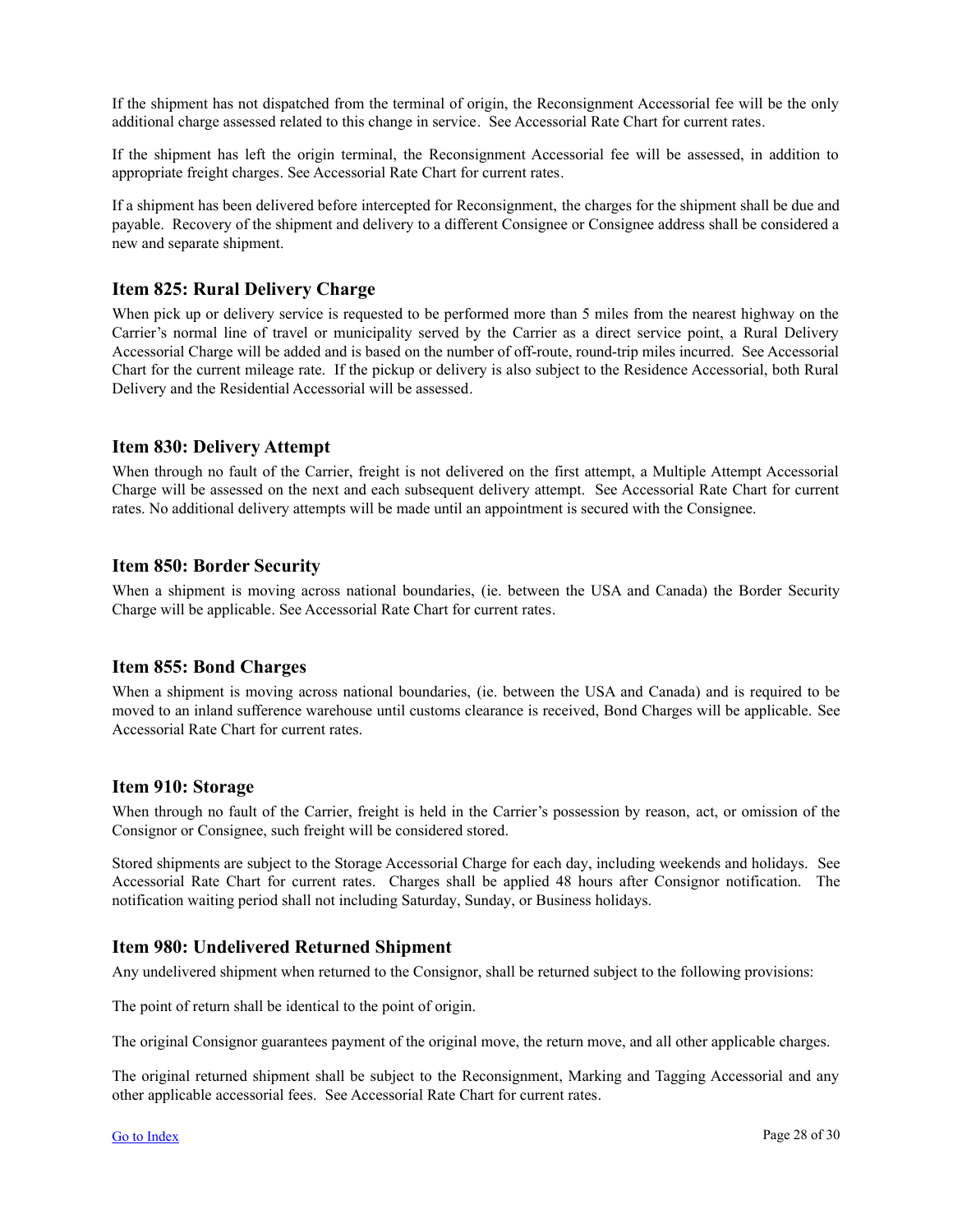## <span id="page-28-0"></span>**Item 985: Unpack Service**

If requested by the Consignor or Consignee and if operationally feasible, the Carrier may agree to remove the packaging from a shipment. The unpacking service does not include removal of debris and is subject to the Unpack Accessorial Charge. See Accessorial Rate Chart for current rates.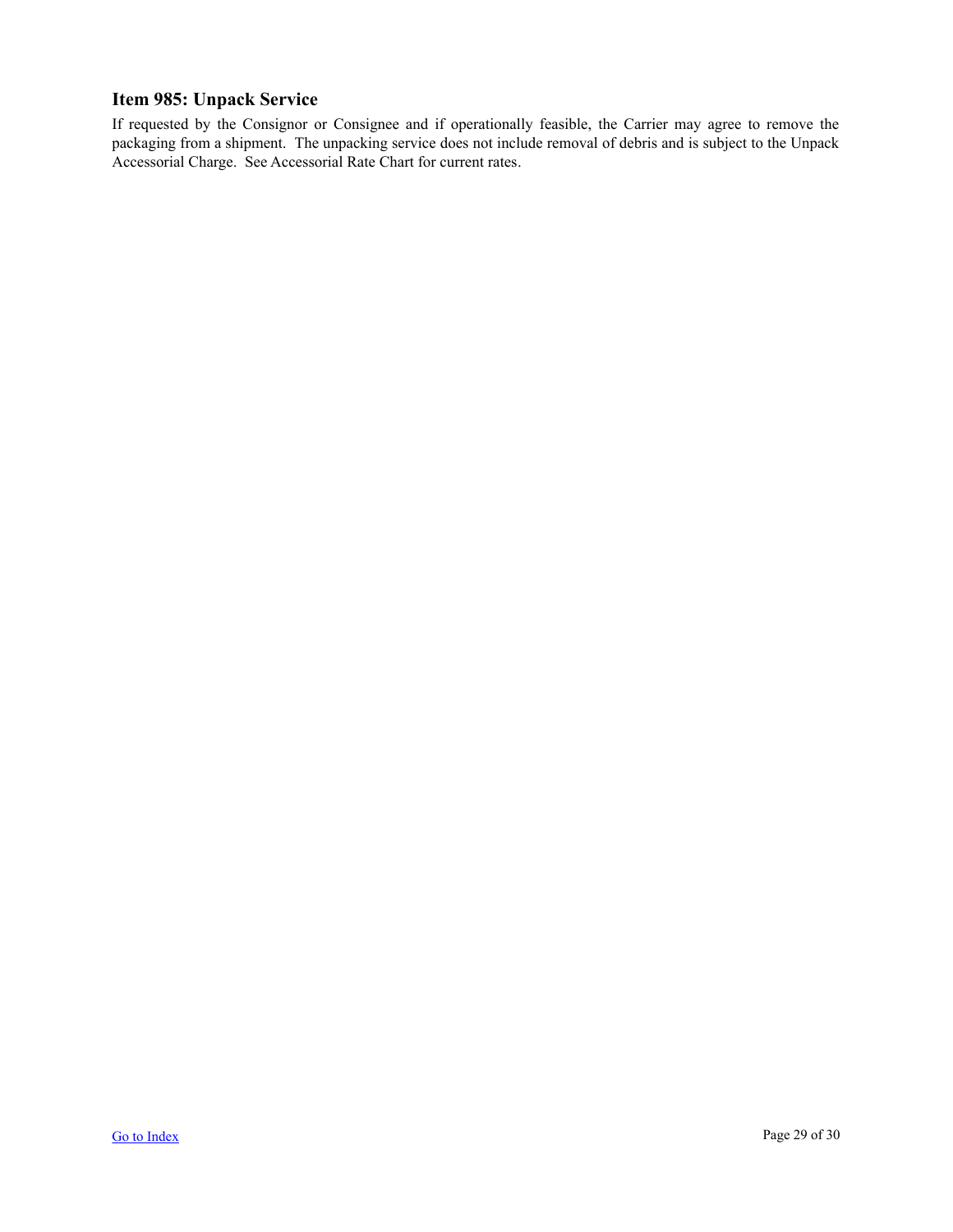# Index

| Item Title                                                                 | Page      |
|----------------------------------------------------------------------------|-----------|
| 255 Additional Liability Coverage                                          | 11        |
| 754 After Hours Service                                                    | 24        |
| 757 Airport Pick up or Delivery                                            | 24        |
| <b>Application of Dimension Weight</b><br>490                              | 17        |
| Bills of Lading - Contract Terms and<br>365<br>Conditions                  | 13        |
| 367 Bills of Lading - FAK - Freight All Kinds                              | 13        |
| Bills of Lading - Freight Bills and<br>360<br><b>Statements of Charges</b> | 12        |
| <b>Blind Shipment</b><br>370                                               | 13        |
| 855<br><b>Bond Charges</b>                                                 | 28        |
| 850 Border Security                                                        | 28        |
| California Compliance Surcharge<br>759 -                                   | <u>25</u> |
| <b>Cancellation of Pricing Programs</b><br>150                             | 5         |
| Capacity Loads - Minimum Charge and<br>390<br><b>Cubic Capacity</b>        | 14        |
| 200 Cargo Loss and Damage Claims                                           | 6         |
| <b>Collect on Delivery (COD) Shipments</b><br>430                          | 15        |
| <b>Collection of Charges or Extension of</b><br>160<br>Credit              | 5         |
| <b>Consignee Unload</b><br>230                                             | 9         |
| 225 Consignor Load; Sealed Shipments                                       | 8         |
| <b>Credit Card Processing</b><br>410                                       | 15        |
| 432<br><b>Cross-Dock Service</b>                                           | 15        |
| DC or Food Warehouse and Shopping<br>751<br>Malls                          | 23        |
| 435 Debris Removal                                                         | 16        |
| 110 Definitions                                                            | 3         |
| 830 Delivery Attempt<br>.                                                  | 28        |
| 450 Delivery on Arrival<br>.                                               | 16        |
| 488 Density Based Classification and<br>Reclassification<br>.              | 16        |
| 500 Detention                                                              | 18        |
| 155 Disclaimer Regarding Contracts 5                                       |           |
| 112 Exclusive Use of Vehicle                                               | 4         |
| 560 Extra Labor                                                            | 18        |
| 575 Extreme Length<br>.                                                    | <b>20</b> |
| 751 Food Warehouse and Shopping Malls                                      | 23        |
| 785 Freight Liable to Cause Injury or Damage                               | 26        |
| Go to Index                                                                |           |

| Item Title                                                       | Page                              | Item Title                                      | Page                               |
|------------------------------------------------------------------|-----------------------------------|-------------------------------------------------|------------------------------------|
| 255 Additional Liability Coverage                                | 11                                | 568 Fuel Surcharge                              | 19                                 |
| 754 After Hours Service                                          | 24                                | 250 General Limitations of Liability            | 10                                 |
| 757 Airport Pick up or Delivery                                  | 24                                | 562 Glass Surcharge                             | 19<br>$\sim$                       |
| 490 Application of Dimension Weight                              | 17                                | 100 Governing Publications                      | $\overline{3}$                     |
| 365 Bills of Lading - Contract Terms and                         | 13                                | 567 Hazardous Materials                         | 19                                 |
| Conditions                                                       |                                   | 752 High Cost - Remote Location                 | 23                                 |
| 367 Bills of Lading - FAK - Freight All Kinds                    | 13                                | 205 Incidental, Special, or Consequential       | 7                                  |
| 360 Bills of Lading - Freight Bills and                          | 12                                | <b>Damages</b>                                  |                                    |
| <b>Statements of Charges</b><br>370 Blind Shipment               | 13                                | 566 Inside Pick up or Delivery                  | 19                                 |
|                                                                  | $\sim$ $\sim$ $\sim$<br>28        | 111 Jurisdiction                                | 4                                  |
| 855 Bond Charges                                                 |                                   | 756 Las Vegas, NV Limited Access                | 24                                 |
| 850 Border Security                                              | 28                                | 570 Liftgate Service                            | <b>20</b>                          |
| 759 California Compliance Surcharge                              | 25<br>$\sim$ $\sim$ $\sim$        | 395 Linear Foot                                 | 14                                 |
| 150 Cancellation of Pricing Programs                             | 5                                 | 583 Lumper Service                              | 21                                 |
| 390 Capacity Loads - Minimum Charge and<br><b>Cubic Capacity</b> | 14                                | 249 Maximum Liability Tobacco Products          | 10                                 |
| 200 Cargo Loss and Damage Claims                                 | 6                                 | 368 Mixed Shipments                             | 13                                 |
| 430 Collect on Delivery (COD) Shipments                          | 15                                | 758 New Mexico Gross Receipts Tax               | 25                                 |
| 160 Collection of Charges or Extension of                        | 5                                 | 485 Notification/Appointments                   | 16                                 |
| Credit                                                           |                                   | 495 Packing                                     | 17                                 |
| 230 Consignee Unload                                             | 9                                 | 680 Packing or Packaging Requirements           | 21                                 |
| 225 Consignor Load; Sealed Shipments                             | 8                                 | 215 Pallet - Shipment Preparation and Liability | 8                                  |
| 410 Credit Card Processing                                       | 15<br>.                           | 710 Pallet-Rates and Definitions                | 21                                 |
| 432 Cross-Dock Service                                           | 15                                | 101 Participating Carriers:                     | 3                                  |
| 751 DC or Food Warehouse and Shopping                            | 23                                | 681 Photographs                                 | 21                                 |
| Malls                                                            |                                   | 753 Pick up or Delivery at Residential and      | 23                                 |
| 435 Debris Removal                                               | 16                                | <b>Limited Access Locations</b>                 |                                    |
| 110 Definitions                                                  |                                   | 750 Pick up or Delivery Service                 | 22                                 |
| 830 Delivery Attempt                                             | 28                                | 766 Precedence (Priority) of Rules              | <b>25</b>                          |
| 450 Delivery on Arrival                                          | 16                                | 769 Prepayment or Guarantee of Charges          | 25                                 |
| 488 Density Based Classification and                             | 16                                | <b>780 Prohibited Articles</b><br>.             | 25                                 |
| Reclassification                                                 |                                   | 201 Protect from Heat or Freeze                 | $\overline{\mathcal{I}}$<br>a a si |
| 500 Detention                                                    | 18<br>.                           | 208 Published Transit                           | 7                                  |
| 155 Disclaimer Regarding Contracts                               | 5.<br>$\sim$ $\sim$ $\sim$        | 113 Quotations of Estimated Charges             | 4                                  |
| 112 Exclusive Use of Vehicle                                     | 4<br>$\sim$ $\sim$ $\sim$         | 820 Reconsignment                               | 27                                 |
| 560 Extra Labor                                                  | 18<br>$\sim$ $\sim$ $\sim$ $\sim$ | 790 Restricted Articles                         | 26                                 |
| 575 Extreme Length                                               | 20<br>.                           | 210 Returned Freight                            | 7                                  |
| 751 Food Warehouse and Shopping Malls                            | 23                                | 825 Rural Delivery Charge                       | 28                                 |
| 785 Freight Liable to Cause Injury or Damage                     | 26                                |                                                 |                                    |